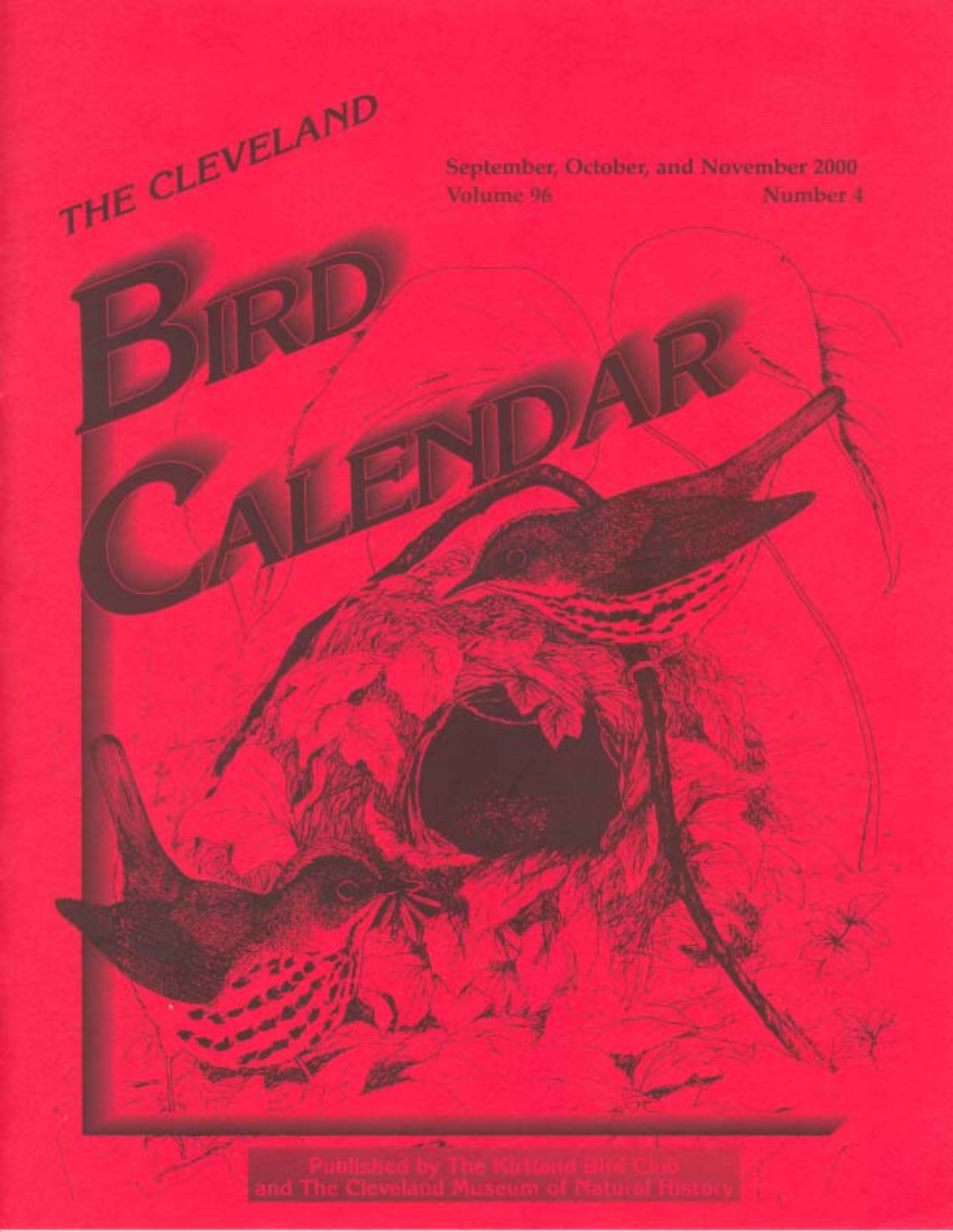**The Cleveland Bird Calendar was founded in 1905 by Francis H. Herrick of The Western Reserve University. The purposes of the publication are to provide information on the movements of birds through the Cleveland region, to monitor population densities of resident birds, and to help in the establishment of patterns of vagrancy for rarely encountered species of the region.** 

**The Cleveland region includes Cuyahoga, Geauga, Lake, Lorain, Medina, Portage, and Summit Counties.** 

**The Cleveland Bird Calendar is published quarterly by The Kirtland Bird Club and The Cleveland Museum of Natural History.** 

**Suggested due dates for seasonal field reports are as follows:** 

**March 5 - Winter Season June 5 - Spring Season September 5 - Summer Season December 5 - Autumn Season** 

**Cover design: Ovenbirds (Seiurus aurocapillus) by Jennifer Brumfield, 1998.**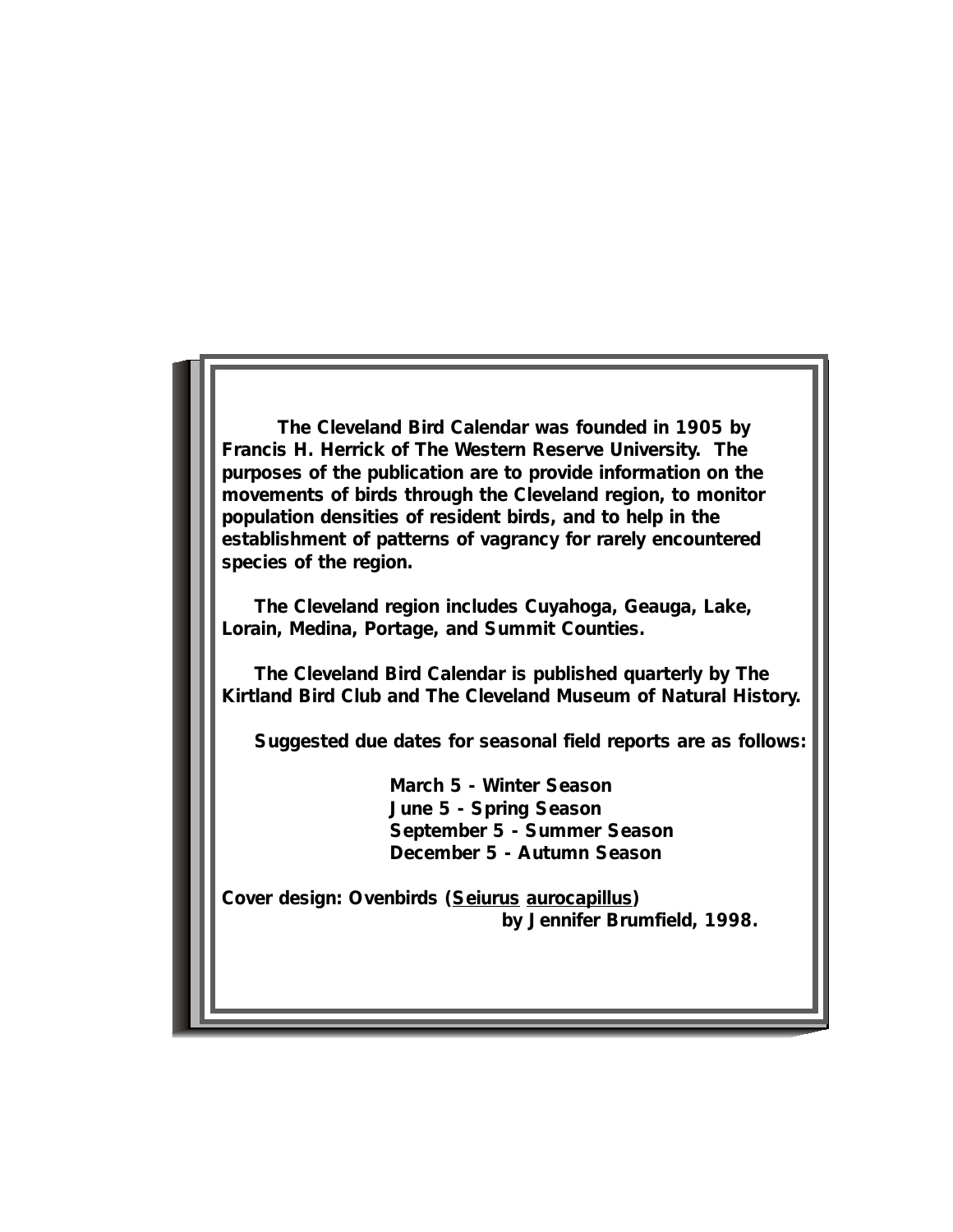**September, October, November 2000 Volume 96 Number 4**

# **The Cleveland Bird Calendar The Cleveland Bird Calendar**

**Editor: Larry Rosche (LR)**

**Consulting Editor: Ray Hannikman (RH)**

**Editorial Assistants: Dwight W. Chasar - Weather Summary**

**Technical Editor Garnet Byrne (GB)**

#### **Contributors:**

**Nick Barber (NB) Jane Berger (JB) Dan Best (DB) Jenny Brumfield (JB) Dwight and Ann Chasar (DAC) Leo Deininger (LD) Elinor Elder (EE) Victor Fazio (VF) Anders and Joyce Fjeldstad(AJF) Bob Finkelstein (BF) Ted Gilliland (TG) Christa Glatter (CG) Frank Greenland (FG) Robert Harlan (RHL) Craig Holt(CH) Charles Klaus (CK) Bob and Denise Lane (BDL) Gabe Leidy (GL) Thomas LePage (TLP) Paula Lozano (PL) Ben Morrison (BM) Jared Mizanin (JM)) Haans Petruschke (HP) Craig Rieker (CR) Richard Rickard (RR) Mary Reinthal (MR) Drew Rolik (DR) Tom and Mary Anne Romito (TMR) Woody Stover (WS) Karin Tanquist (KT) Judy Tisdale (JT) Sandy Wagner (SW) Vernon Weingart (VW) Jeff Wert (JW) Ben Winger (BW) Scott Wright (SW) Sean Zadar (SZ)**

# **ON THE INSIDE:**

**[The Weather](#page-3-0) by Dwight A. Chasar**

**[The Bird Calendar Year](#page-3-0) Autumn 2000 [Noteworthy Records](#page-11-0) by Larry Rosche**

**Field Notes [Readers Comment on Previous Issues](#page-14-0)** 

**[Identification of Immature](#page-14-0)  Plegadis Ibis in Autumn by Bruce G. Peterjohn A Review and an Update of the [House Finch in Cuyahoga and](#page-16-0)  Summit Counties**

**by Dwight Chasar**

# **Next Issue:**

**Winter 2000-2001**



**White-crowned Sparrow - North Olmsted by Scott Wright©**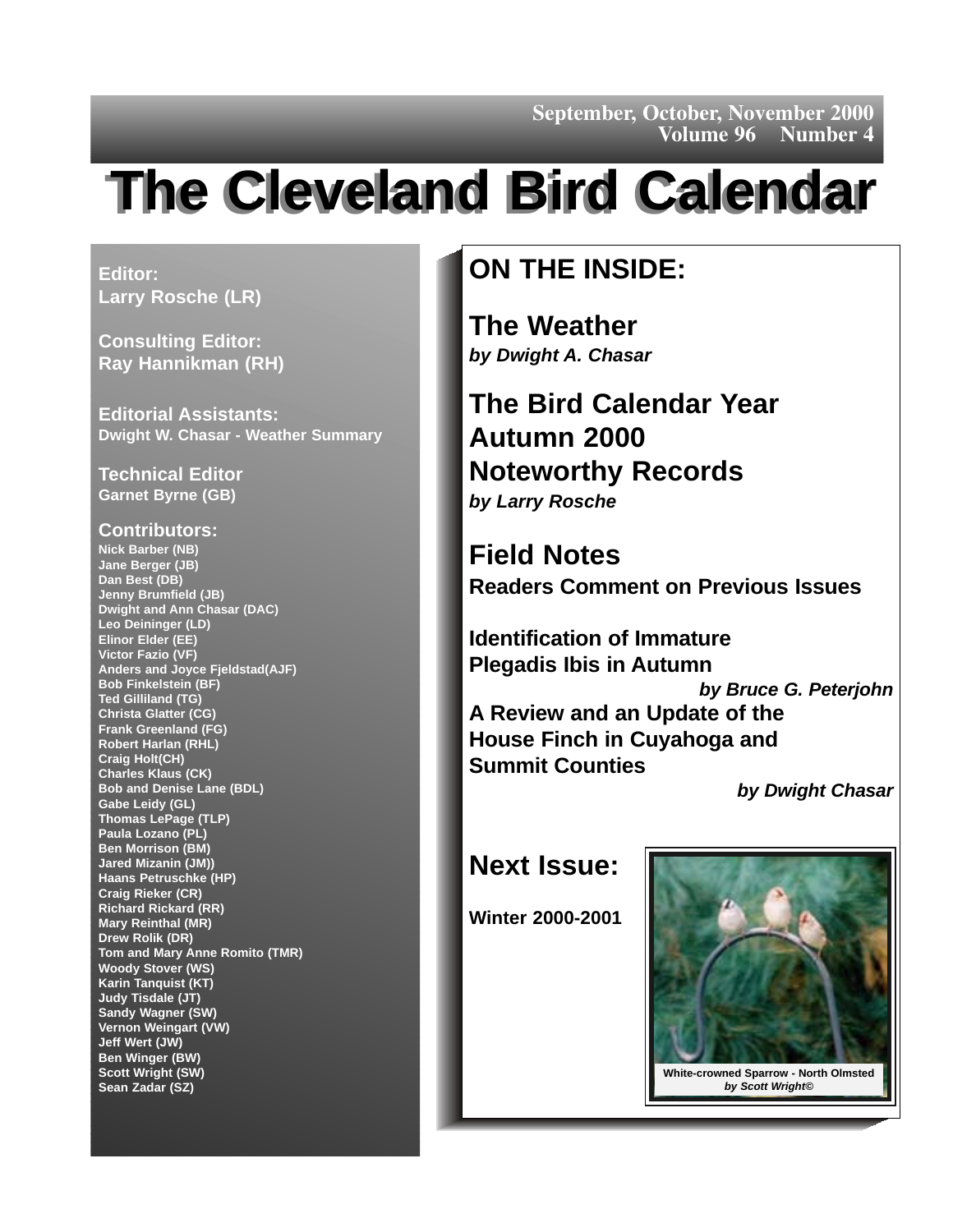<span id="page-3-0"></span>



#### **by Dwight Chasar**

**SEPTEMBER**: Temperatures averaged 63.1°, .8° below normal. The high was 84° on the 11th, and the low was 35° on the 29th. Lake Erie was 74° on the 1st and eased down to 64° by the 30th. Sunshine prevailed 66% of the time. Rain occurred over 8 days and totalled 3.29 in., .15 in. below normal. The greatest 24 hr. rainfall was 1.46 in. on the 23-24th.

**OCTOBER:** Temperatures averaged 57.4°, 1.9 ° above normal. The highest was 79° on the 2nd, and the lowest was 29° on the 29th. Sunshine occurred about 61% of the time. Rain occurred over 11 days and totaled 3.56 in., a departure of 1.02 in. above normal. The greatest 24 hr. rainfall was 1.14 in. on the 8-9th. Lake Erie water cooled to 58° by the 31st.

**NOVEMBER:** Temperatures averaged 39.8°, 2.8° below normal. The highest was 66° on the 9th, and the



lowest was 13° on the 23rd. Sunshine occurred only 30% of the time. Occurring over 15 days, rain totalled 2.55 in., .62 in. below normal. The greatest 24 hr. fall was .56 in. on the 21st. Snow totalled 11.2 in., with the greatest 24 hr. fall of 7.5 in. on the 21st. Lake Erie temperature dropped to 43° by the end of month.

#### **by Larry Rosche**



**Common Loons** were found<br>
in very good numbers. On<br>
Gordon Park (SZ). The next day, in very good numbers. On Nov. 18, 40 were seen off Hannikman tallied 216 at HBSP. This was the second highest total ever for the site. On Nov. 23 another 87 were counted there (RH). **Pied-billed Grebes** were unspectacular. A striking nearly albino **Horned Grebe** was readily observed from the walkway at E. 72nd St. on Nov. 18 & 19 (PL, BF, m.obs.). The high count of Horned Grebes was 50 at HBSP on Oct. 22 (RH). Double-crested Cormorants continued on their collision course with fishing enthusiasts in NE Ohio. On Sep. 18, 175 were seen at Walborn Reservoir (BM). Another 677 were tallied from Gordon Park on Oct. 22, flying west/southwest in groups of approximately 100. (PL, BF, BW). The 800 at HBSP on Oct. 22 surely spelled doom for many of the shad running up the Grand River (RH).

A **Great Egret** was at Shaker Lakes on Sep. 16 (RR). Seven graced Gordon Park on Oct. 8 (SZ). Four egrets were at Walborn Reservoir on Sep. 26 (CH). **Green Herons** were in fair numbers. The latest bird was Oct 1 at HBSP (RH).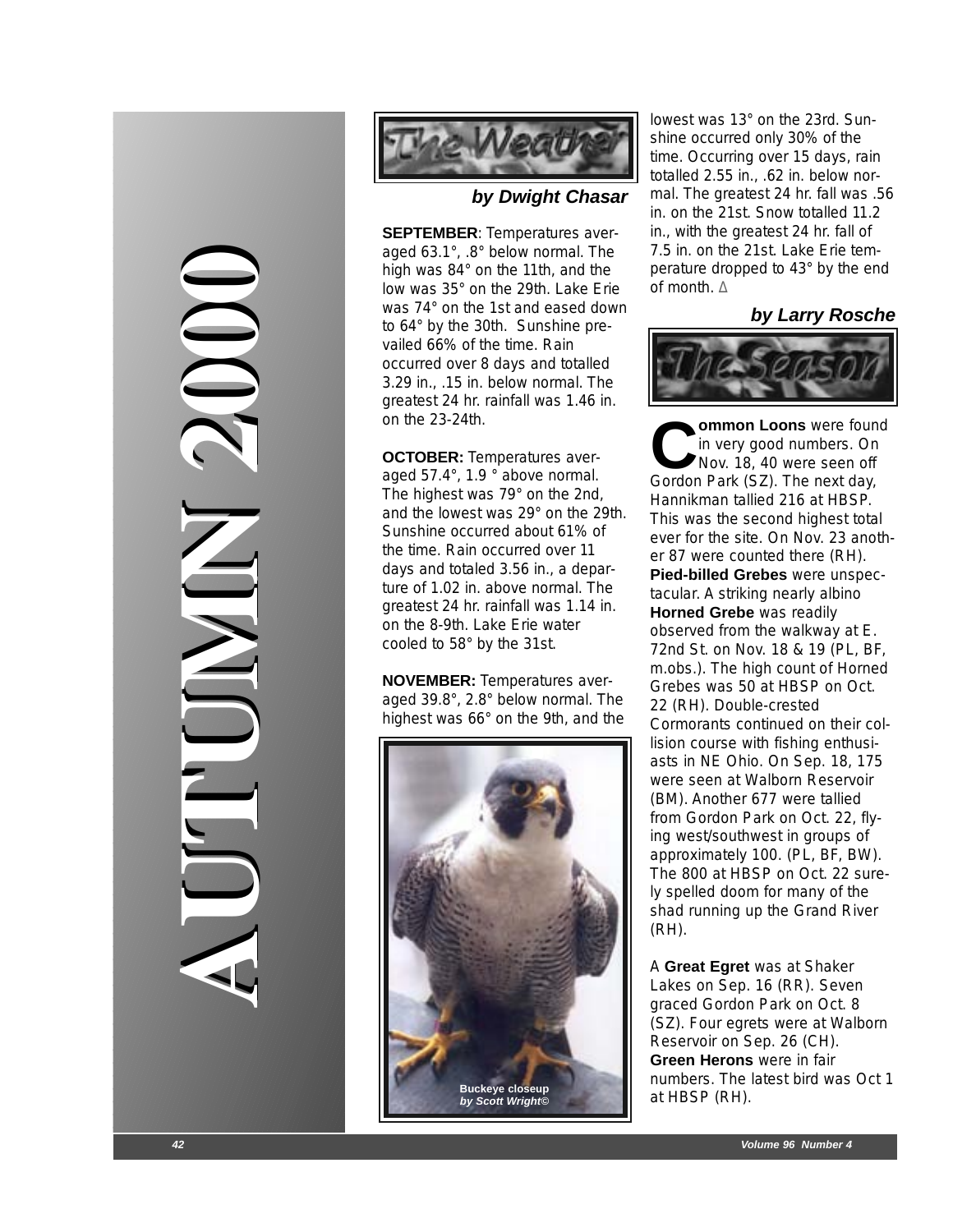#### **Black-crowned Night-Herons**

were seen in expected numbers at traditional sites. A lingerer at HBSP on Nov. 5 provided a birthday surprise for the observer (RH). On Nov. 20, 6 were at the Lakeside Yacht CLub on North Marginal (TLP). **Turkey Vultures** were conspicuous along the lake. The 100 at HBSP on Sep. 16 was typical (RH).

The Hudson Bay migrant **Canada Geese** returned to North Chagrin on Sep. 15 (KM). The first **Tundra Swans** (10) were noted on Oct. 28 at Gordon Park (SZ). On Nov. 4, 62 were counted from the same site (SZ, TG, BW). Another 150± were over Mentor and 50 more over Concord Township the same day (fide DB). Lake Pippen hosted 180 on Nov. 11 (LR, VW). A total of 52 was counted at HBSP the same day (RH). LaDue held 42 on Nov. 5 (RR). On Nov. 22 a group of 22 was seen over Munson Township (KM). On Nov. 6, 93 **Wood Ducks** produced what may have been the highest daily count ever seen on the ponds at North Chagrin Nature Center (KM). The 125 woodies at Tinker's Creek SNP on Sep. 21 reflected an outstanding breeding year (GB, CG). **Gadwall** and **American Wigeon** were found in small numbers. The high count for Gadwall was 44 in Akron on Nov. 22 (CH). The passage of **Bluewinged Teal** through the region has become somewhat of a mystery lately. Any sightings of this species should be reported. The 20 **Northern Shovelers** in Akron on Nov. 22 was good news (CH).

#### **The 1999-2000 Cleveland Bird Calendar Summary**

The Bird Calendar year ended with a respectable 277 species reported. I cannot thank the people who report to the Bird Calendar enough. Our reporters are among the most respected birders in North America; as editor, I am most fortunate not to have to question very many reports. I receive many fine seasonal summaries. Some are e-mailed, some are printed out neatly on a PC, and some are handwritten on paper. All are in taxonomic order of one kind or another and are greatly appreciated. Hannikman's studies at Headlands Beach border on the remarkable. Tom LePage continues to find exceptional sightings in his daily field work. Bill Klamm would be very happy to see how Sean Zadar continues his and Nancy's efforts at Gordon Park. As we all know, Gordon Park is a tremendous migrant trap, but it takes considerable effort to hack your way around the overgrown vegetation. Several fairly regular, but rare, species failed to make the list. These include Snowy Egret, Little BLue Heron, King Eider, Northern Goshawk, Hudsonian Godwit, Long-billed Dowitcher, Wilson's and Red-necked Phalaropes, Parasitic Jaeger, California Gull, Sabine's Gull, Black-legged Kittiwake, Whip-poor-will (2nd year in a row), and Golden-winged Warbler. If anyone knows of a report of these or if I have omitted them by accident, please let me know.

I am sure some of these will be published elsewhere because of the relative ease birders now have in posting to the Internet. Indeed, some of our former contributors no longer make seasonal summaries and leave both reporting and editing to editors. I feel the observers have the ownership of the bird report. As an editor, I simply try to bring out what readers want to see in this venerable journal. If I were a wizard with a spiffy pewter caldron that I could dump all the posts to OhioBIrds Listserv and to the various local websites into for sorting in taxonomic order, I would. My work and family obligations take up too much of my time to sift through the many daily reports put on the web. Of course, I do wonder what my caldron would do with messages that include Snowy Owl and Broad-winged Hawk in the same sentence. Not to mention those by innocent observers who apparently have yet to read of local occurrence patterns. Best of birds in 2001! *LR*

**Green-winged Teals** were seen in lower than expected numbers. As is typical for October, small numbers of **Canvasbacks** were seen at several inland reservoirs. **Redheads** were very scarce. One was at Shaker Lakes on Oct. 13 (GL) and Nov. 3 & 12 (LD). The former gravel pit lakes in

Naturalist Duane Ferris related to reporter Dan Best this observation of 3 Common Loons and a Horned Grebe at LaDue on Nov. 19. "Three loons and a horned grebe were congregated in a small eye of open water on the mostly froze-over reservoir. Two loons dove while one remained on the surface. Small fish, panicked by pursuit, were breaking the surface. The loon that stayed 'up top' was 'going crazy,' grabbing fish left and right. Cooperative hunting strategy or intelligently taking advantage of other's efforts? The grebe was diving and feeding, but any involvement or association with the loon feeding frenzy is uncertain."

Shalersville held 940 **Ring-necked Ducks** on Oct. 20 (LR, VW). The count for the traditional Best Lake staging site was 157 on Nov. 4 (DB). The 225 at Wellington on Nov. 26 was exceptionally good for such a late date (FG). The highest count of **Lesser Scaup** was 200 at Berlin Reservoir on Nov. 21 (BDL). Two **Surf Scoters** were off Cahoon Park on Nov. 17 (TLP). Four were seen at Rocky River Park on Nov. 19 (CH). Two were seen at HBSP on Oct. 22 & Oct. 31 (RH). Two **Black Scoters** were off Sims Park on Nov. 16-19 (TLP, RR). Black Scoters were seen on 5 days at HBSP and totalled 11 birds (RH,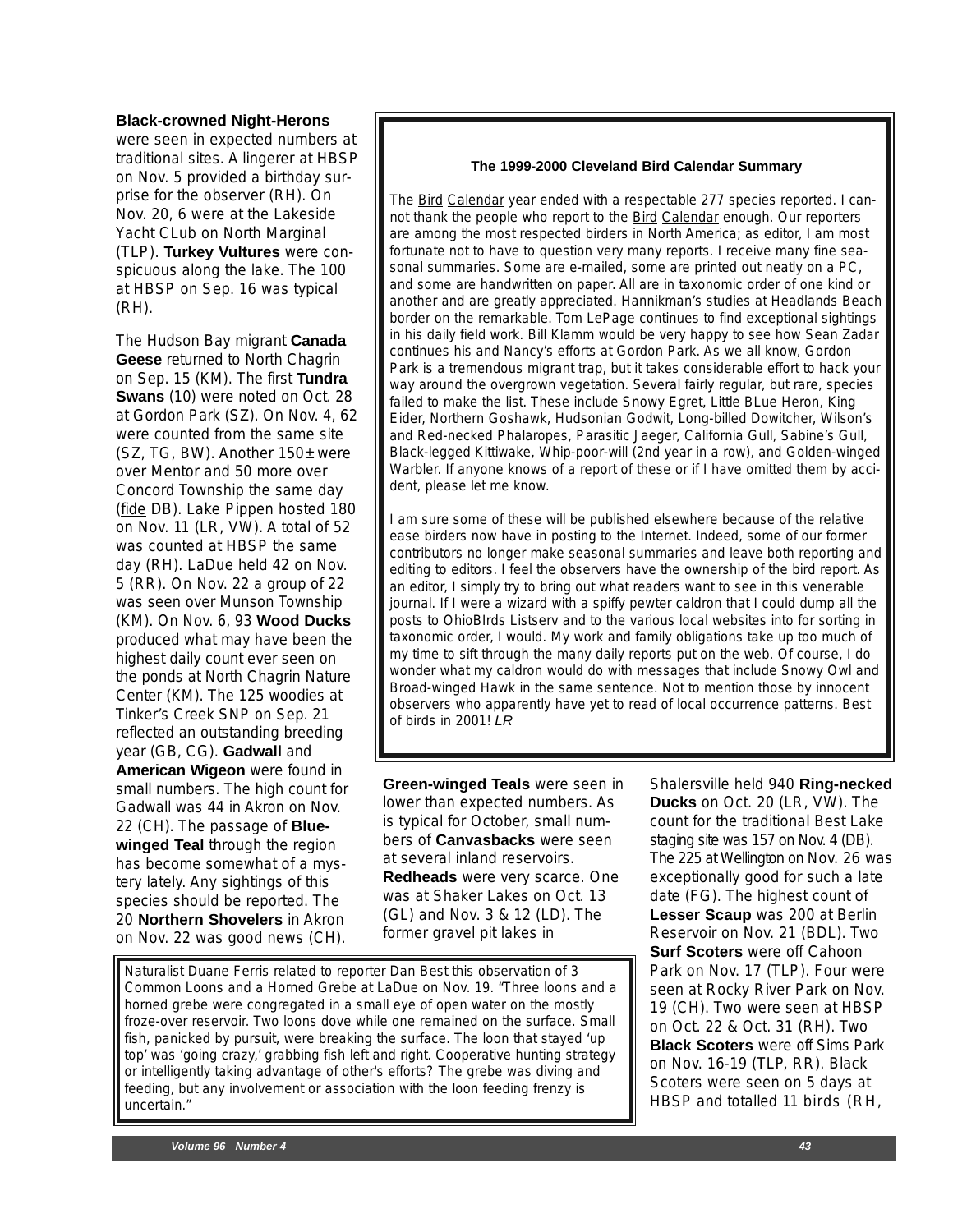CH). A male **Long-tailed Duck** graced Rocky River Park on Nov. 13-19 (TG, PL, BF, SZ, m.obs.). Along Lake Erie, **American Goldeneyes** were in low numbers. One was at Springfield Lake on Nov. 29 (BDL). LaDue held 173 **Hooded Mergansers** on Nov. 18 (fide (DB). Elm Lake in Streetsboro held 75 on Nov. 17 (CH). The 13 **Common Mergansers** at Shaker Lakes on Oct. 13 were unusual (RR). A more typical date was the Nov. 1 & 2 sighting of a bird at Shaker Lakes (LD). The high count (24,277) of **Red-breasteds** was reached at Gordon Park on Nov. 12 (SZ). **Ruddy Duck** numbers were impressive. On Oct. 21, (300+) were at Fowler's Mill Golf Course Lake in Geauga Co. (KM). Mogadore played host to over 3000 ruddies on Oct. 29 (LR, VW). On Oct. 28, Wellington Reservoir hosted 575, and Oberlin Reservoir 200 (RHL).



**Ospreys** were well reported. Hannikman reported them at HBSP on Sep. 1, 4, 8, 9, 23, & 30. On Sep. 3, another was at HBSP (PL, BF, BW). A bird was over Gordon Park on Sep. 25 (SZ). One was at LaDue on Oct. 3 (RR). Another was seen over the Pekin Road marsh on Oct. 11 (fide DB). On Nov. 11, a pair of **Bald Eagles** was seen in the CVNP just north of Greenhaven Parkway (CR). "The eagles were first noticed soaring high overhead, widely separated from one another. They eventually

#### **Comments on Migration at Headlands Beach State Park Area**

- Waterfowl: Highlight here had to be the Brant,with a high count of 16 in a flock over the lake on November 18. Bay ducks and sea ducks made very modest showings in late October and early November, while thousands of Red-breasted Mergansers were in the HBSP area at the very end of November. Surprising was the early departure from the area of Green-winged Teal. The species was barely recorded (only on October 28) during the month of October. Wood Ducks peaked between September 23 & 24 with up to 24 birds at Veteran's Park on September 24.
- Terns: Talk about a group that got out of town quickly--it surely was the terns, as no Common or Black Terns were noted during the period. There were only 2 Forster's Terns--both on September 15. Caspian Tern numbers were also very low.
- Swallows: Swallows stayed late, as evidenced by a very late Purple Martin at Mentor Lagoons on September 26., a Cliff Swallow there on September 14, and a late Tree Swallow over the dunes on October 31.
- Winter Wren: Twenty-six of these little sprites between the dunes and Mentor Lagoons on October 8 was an excellent HBSP count.
- Warblers: Warblers seemed to peak during the last 8-10 days of September. Prior to then, counts of both numbers of individuals and species were low and uninspiring. Curiously low were Blackpoll Warblers with a peak of 22 on September 30. Some autumns, day counts can exceed 50 individuals. *Ray Hannikman*

They then soared together at a lower altitude over the marsh for ten minutes or so, as if they were checking out the neighborhood for potential housing. Alas, they eventually sailed off in opposite directions." Two more were seen over SR-2 at E. 305th on Sep. 29 (RH). Another flyover was observed at West Creek Preserve on Sep. 7 (GL). Inland, Lake Rockwell, LaDue, Mogadore , and West Branch Reservoirs hosted several adults and young throughout the period. Best reported at least 10 birds in Geauga County in the period. A bird soared over the West Creek Preserve on Sep. 7 (GL). This report added another site to an ever increasing list of locales reporting this species. **Northern Harriers** were reported from Fairport Harbor on Sep. 1 & 10 (RH). One drifted over Parma on Sep. 11 (GL). One was at Swine Creek Reservation on Nov. 12 (fide DB). **Sharp-shinned** and **Cooper's Hawks** were widely distributed. A light-morph **Roughlegged Hawk** was seen along Jones Road in the traditional Lorain County area on Nov. 14 (TLP). Another was seen at Gordon Park on Nov. 25 (TG, SZ). An immature **Red-shouldered Hawk** remained at Dike 14 from Oct. 13 to Nov. 18. Zadar discovered its scattered remains under a White Pine along the southern perimeter on Nov. 23. A Great Horned Owl heard on the same day raised suspicion regarding the predator behind the kill. One was at Shaker Lakes on Nov. 6 (LD). An immature **Broad-winged Hawk** was seen at Gordon Park on Sep. 6 (SZ). An adult was seen in Munson Township on Sep. 8 (KM). Geauga **Merlins** continue to be found in remarkable numbers. Migrants were noted

merged, and greeted each other with a talon-clasping barrel roll.

at Gordon Park on Sep.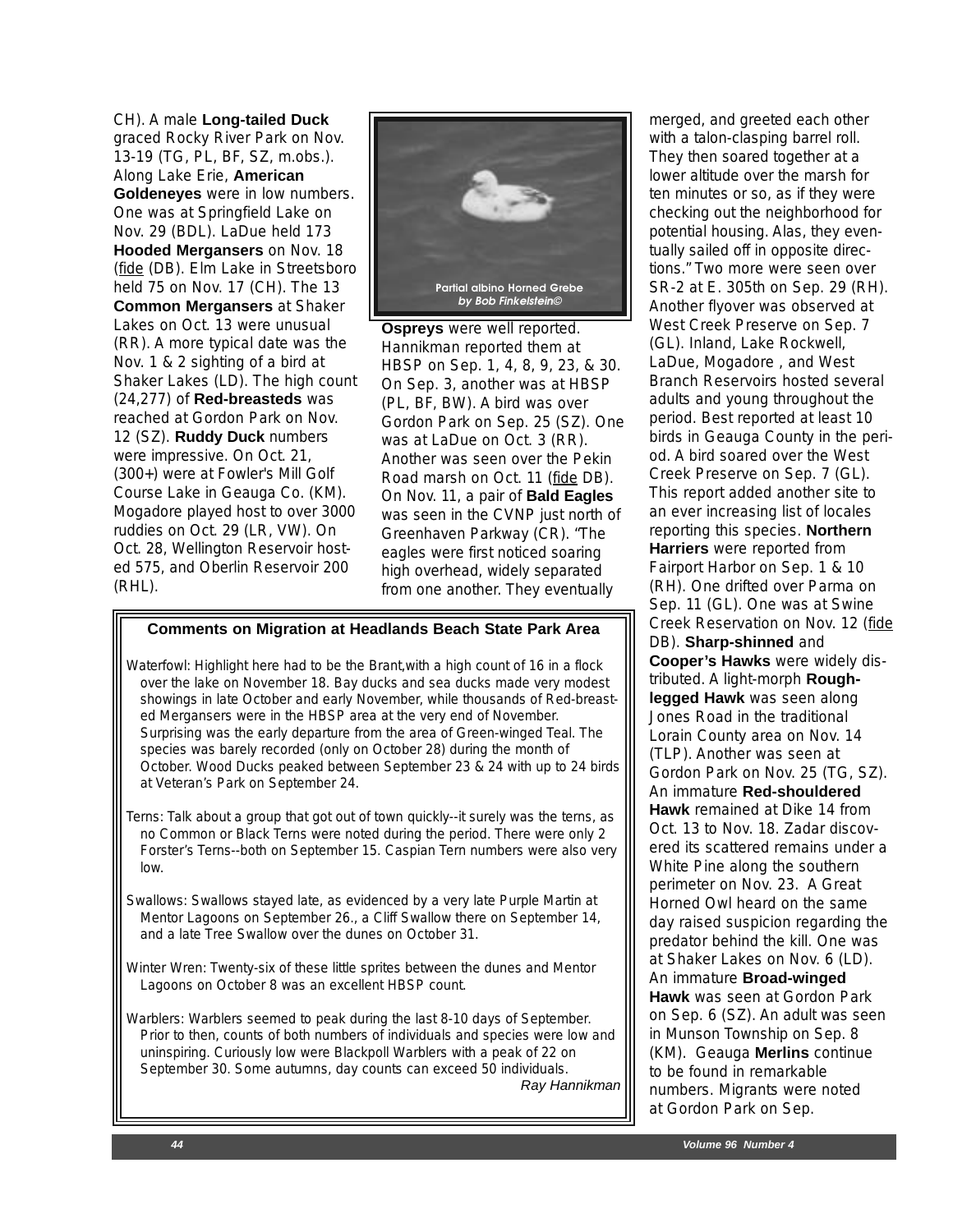I made a specific effort to get a handle on the American Crow flock here in Shaker. There have been evenings when the roost movement passes over the Van Aken shopping center---a wide expanse allowing for a view of the broad flight. My best count was just shy of 6000 birds. As a portion of the flight originates from further to the south heading over the Lee/Chagrin Blvd shopping district, I'd be confident in rounding that off to 6000. This peak took place just before the mid-November cold snap--around Nov. 8-10 . I have not expressly counted since, but numbers of foraging birds on lawns appeared to have halved 10 days later.

*Vic Fazio*

16, 24, Oct. 10, 13, 29, and Nov.4 (SZ). Birds were noted at HBSP on Sep. 16, 22, Nov. 11, & 26 (RH). A Merlin was at Shaker Lakes on Oct. 13 (GL). A bird was in Rocky River Nov. 18 (SZ). Kent hosted one on Sep. 16 (GB, LR). One was at LaDue on Oct. 3 (RR).

The only report of **Ruffed Grouse** was of a deceased bird in Chardon on Oct. 9 (fide DB). Any **Northern Bobwhite** is noteworthy, but also of questionable origin. A bird in Rocky River MP on Sep. 26 was interesting (CR). A twosome of **Virginia Rails** was heard calling in the CVNP on Nov. 12 (CR). **Soras** were found at Gordon Park on Sep. 9, 20, 23, & Oct. 17 (SZ). No reports of **Common Moorhens** were received. **American Coots** were typically abundant at inland lakes and fairly numerous along the shores of Lake Erie.



**ABlack-bellied Plover** was<br>at Sims Park on Sep. 21<br>Sep. 1, 15 (2), 23 (5), 25, & Oct. 7 at Sims Park on Sep. 21 (TK). Birds graced HBSP on (RH, TK). **American Golden-Plovers** were found only at HBSP on Sep. 17 (2) (RH, BW), 23 (6), & 30 (RH). On Sep. 5, Morrison noted 22 **Semipalmated Plovers** at Berlin. Up to 2 **Greater Yellowlegs** lingered at West Branch SP until Oct. 29 (LR, VW). The latest **Lesser Yellowlegs** were at LaDue on Oct. 3 (RR). A late **Solitary Sandpiper** was at Berlin Reservoir on Oct. 21 (BDL). Sharp ears detected a nocturnal migrant over Wadsworth the same day (RHL, SW). Small numbers of **Ruddy Turnstones** were seen at HBSP in early September (RH, GL, RR). The only **Red Knot** reported was at Fairport Harbor Beach on Sep. 15 (LR, RH). The high count of **Sanderlings** was 60 at HBSP on Sep. 25 (TK). The last Sanderling seen there was on Nov. 11 (RH). Three **Western Sandpipers** were seen at Berlin Reservoir on Oct. 15 (BDL). **Semipalmated Sandpipers** were uncharacteristically scarce or unreported. **Least Sandpipers** were gone by mid-September. A **Baird's Sandpiper** stopped by Gordon Park on Sep. 6 (SZ). Two were seen at Berlin on Sep. 28 (BM). One was detected at the "hot waters" in Lorain on Oct. 11 (TLP). A flock of 70 **Pectoral Sandpipers** was at Berlin on Sep. 15 (BM). Three were at LaDue on Oct. 3

were on Sep. 23 at HBSP (RH) and on Sep. 24 at Burke Lakefront Airport (PL, BF, BW). The high count of **Dunlin** was 22 at Berlin Reservoir on Oct. 29 (BDL). Five were in Lorain on Nov. 19 (CH). A flock of 16 **Stilt Sandpipers** was spied at Berlin on Sep. 15 (BM). The formerly abundant **Shortbilled Dowitcher** was not detected. Two **American Woodcocks** were found on the CVNP Fall Census (DAC). A group of 8-15 **Common Snipes** was at Lake Rockwell on Nov. 4-5 (CH, VW). Few southbound snipes were detected along the lake.

**Bonaparte's Gulls** put in a fair showing. The high tally was 800 at HBSP on Nov. 10 (RH). Inland, small flocks of 20 or fewer were at most larger lakes, the exception being the 125 at Berlin on Nov. 26 (CH). A roost of 1100+ **Ring-billed Gulls** at Berlin in October was unexpected (BDL, BM). This was double any lakefront count for the same period. Jane Berger and Ben Winger saw an exceptionally early **Iceland Gull** at Wildwood CLSP on Nov.. 23. A **Lesser Blackbacked Gull** was noted at HBSP on Sep. 13 (RR). A first-year bird was at Gordon Park on Nov. 9 and an adult on Nov. 23 (SZ). Avon Lake Power Plant hosted an adult on Nov. 19 (SZ). Two more adults were found at Lorain Harbor the same day (SZ). Another was at HBSP on Nov. 23 (RH). The high tally of **Caspian Terns** was a mere

On Oct. 8, the weather was absolutely miserable (rain/wind). The trees, bushes and the yards along Edgewater & Harborview Drives, Cleveland, were carpeted with Winter Wrens, both kinglets, Hermit Thrushes, Yellow-rumped Warblers, Song, White-throated and White-crowned Sparrows. On one front lawn I counted 75 Whitethroated Sparrows!

*Paula Lozano*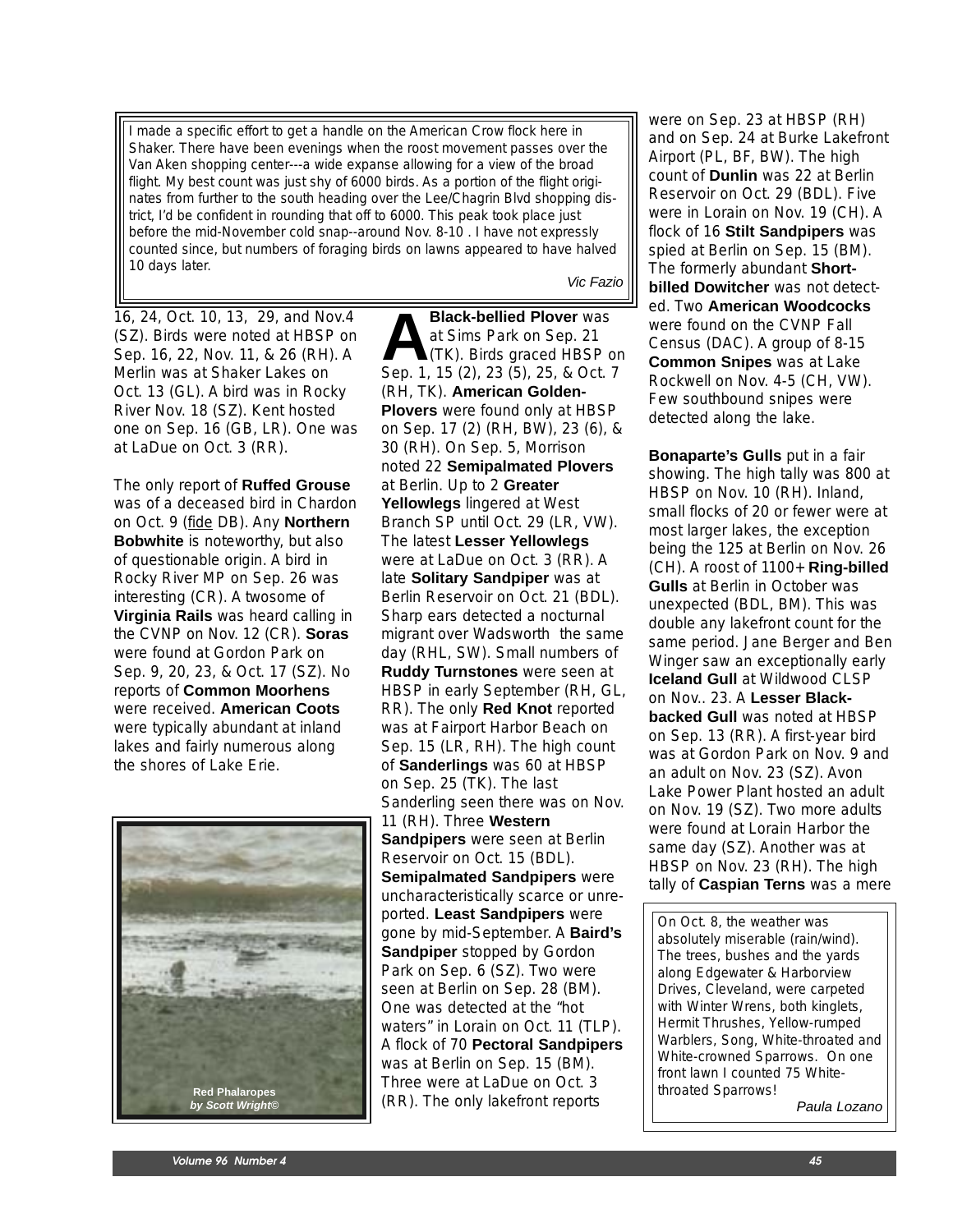22 on Sep. 5 at Docks 20/22, Cleveland (PL). The **Common Tern** movement was pathetic. Hannikman reported zero from HBSP! LePage noted a wretched high of 3 at Lorain on Oct. 31! **Forster's Terns** were just as disappointing.

A **Yellow-billed Cuckoo** was a good find in Boston (CVNP) on Sep. 27 (MR, m.obs.). One was at Ira Road (CVNP) on Oct. 2 (TMR). An **Eastern Screech-Owl** was spied in Brecksville on Sep. 9 (BAT). One was at Millstream Run on Nov. 2 (BDL). On Nov. 19, one was photographed at Lakewood Park Cemetery (BF, PL). One was cooperative at HBSP on Sep. 3, 30, & Oct. 31 (RH). Over 40 **Common Nighthawks** were seen at the CVNP on Sep. 9 (KM). The same evening 64 were counted over Parma (GL). On Sep. 8-10, 10-20 were seen daily in Valley City (FG). Few others were noted in September. The latest bird was observed flying east over Kirtland on Sep. 17 (CK). **Chimney Swifts** elicited these comments from Charles Klaus. "There is a large colony which roosts in a chimney at The Kirtland Country Club in Willoughby. Surely 1000's. It is to me one of the great sights of nature to watch them at dusk circle the chimney and then pour in for the night. On September 14 I watched,



#### **Cuyahoga Valley National Park Fall Bird Census 2000**

**Turkey Vulture**  53 Eastern Phoebe<br>Canada Goose 722 Great Crested F **Mallard** 309 **Warbling Vireo Cerulean Warbler Sharp-shinned Hawk Cooper's Hawk Eastern Screech-Owl Chimney Swift Chimney Swift 34 Brown Thrasher**<br>**Ruby-thr. Hummingbird** 3 European Starlin **Red-bellied Woodpecker** 81 **Nashville Warbler** 10

Pied-billed Grebe **Pileated Woodpecker** 9 Cape May Warbler **DC Cormorant Olive-sided Flycatcher B.-throated Blue W.** 4 **Great Blue Heron 15 Eastern Wood-Pewee Great Egret Yellow-bellied Flycatcher B.-throated Green W.** 1 **Green Heron Least Flycatcher Blackburnian Warbler** 1 6 **Killdeer House Wren Song Sparrow** 33 Spotted Sandpiper 3 Marsh Wren 3 Lincoln's Sparrow 2 **Herring Gull Gray-cheeked Thrush Rose-breast. Grosbeak**  6 **Mourning Dove** 62 **Wood Thrush Red-winged Blackbird** 529 2 9 Cape May Warbler 1 **Wood Duck** 143 **White-eyed Vireo Bay-breasted Warbler Canada Goose**  722 Great Crested Flycatcher<br>
Wood Duck **Palm Markland 143 White-eved Vireo American Wigeon Yellow-throated Vireo Blackpoll Warbler** 1 **Philadelphia Vireo Cooper's Hawk 0 Blue Jay 315 Ovenbird 315 Ovenbird 7 American Crow 308 Common Red-shouldered Hawk 7 American Crow 308 Common Yellowthroat** <br>Red-tailed Hawk 9 Black-canned Chickadee 253 Hooded Warbler **Red-tailed Hawk Black-capped Chickadee** 253 **Hooded Warbler**  9 **American Kestrel Tufted Titmouse** 83 **Scarlet Tanager**  3 **Wild Turkey Red-breasted Nuthatch Eastern Towhee** 18 **American Coot** 1 White-breast. Nuthatch <br>
Sandhill Crane 1 4 Carolina Wren 6 Least Flycatcher **Sandhill Crane Carolina Wren** 18 **Field Sparrow 18 Field Sparrow 18 Field Sparrow 18 Field Sparrow 18 Field Sparrow** 1 3 Red-eyed Vireo 0 Blue Jay 7 1 1 4 7 House Wren 3 Marsh Wren American Woodcock 2 Blue-gray Gnatcatcher 1 Swamp Sparrow 6 Gray-cheeked Thrush 1 3 3 **Ruby-thr. Hummingbird European Starling** 226 **House Finch** 92 1 **Ring-billed Gull** 94 Eastern Bluebird 124 Northern Cardinal **124** Northern Cardinal **111** 6 Gray-cheeked Thrush 2 Rose-breast. Gros **Rock Dove** 75 **Swainson's Thrush** 10 **Indigo Bunting** 33 **Yellow-billed Cuckoo American Robin** 300 **Common Grackle** 359 **Belted Kingfisher** 16 **Cedar Waxwing** 94 **American Goldfinch** 335 **Red-headed Woodpecker 1 Tennessee Warbler 5 and Sparrow Boot Sparrow Boot Sparrow Boot Sparrow Boot Sparrow Boot Sparrow Boot Sparrow Boot Sparrow Boot Sparrow Boot Sparrow Boot Sparrow Boot Sparrow Boot Sparrow Boot Spar Downy Woodpecker** 75 Yellow Warbler 2 Data reported<br>
Hairy Woodpecker 10 Chestnut-sided Warbler 5 by Ann and Dwight ( **Hairy Woodpecker**  10 Chestnut-sided Warbler<br>Northern Flicker **88 Magnolia Warbler** 88 **Magnolia Warbler** 

The Lanes found 11 **Red-headed** 1 2 1 6 1 1 1 2 6 1 4 7 4<br>47 3 6 3 5 116  $rac{8}{33}$ 1  $\frac{3}{92}$ 2 Eastern Towhee<br>57 Chipping Sparrow 1 Swamp Sparrow 1 Purple Finch<br>226 House Finch **5 House Sparrow** 5 by Ann and Dwight Chasar<br>15 1 B.-throated Blue W. 4 Yellow-rumned W. 1 B.-throated Green W. 40 Pine Warbler 2 Palm Warbler 3 Blackpoll Warbler 2 Cerulean Warbler 1 Black-&-white Warbler **7 American Redstart** 36<br>33

but only 10 or so circled the chimney; and of those, only a few dropped into it. But, on September 17 there were 100's over my pond and meadow. Clearly a migrating flock." A total of 1100 was counted at Berlin on Sep. 21 (BM). On Sep. 23 another 1100 were counted over Gordon Park (SZ). An unidentified hummingbird in Streetsboro on Nov. 8-9 was very interesting (CH). A **Ruby-throated Hummingbird** provided one of the very few sightings this year in Maple Heights on Sep. 10. (DR). Hummingbirds all but disappeared by mid-September. The last report was from Kirtland on Sep. 16 (CK). **Belted Kingfishers** were conspicuous in the CVNP and HBSP throughout the period.

**Woodpeckers** at Berlin Reservoir on Oct. 15. On Sep. 2, birds were at Sims Park and CLSP/Villa Angela (BF. PL). The same day 2 were spied at HBSP (GL). A bird was at Sims Park on Nov. 23 (JB, BW). From mid-September through mid-October, fair numbers of **Yellow-bellied Sapsuckers** could be found throughout the region. The high count was a rather low 12 at HBSP on Sep. 26 (RH). The 50+ **Northern Flickers** at Gordon Park on Oct. 1 was the high tally for the species (BW).

**Olive-sided Flycatchers** put in a very solid showing. One was at HBSP on Sep. 1 (RH). On Sept. 2, two were at Cleveland Lakefront SP, Villa Angela Area, in same tree (PL, BF)! One was at Nathan Hale Park on Sep. 5 (RHL). Another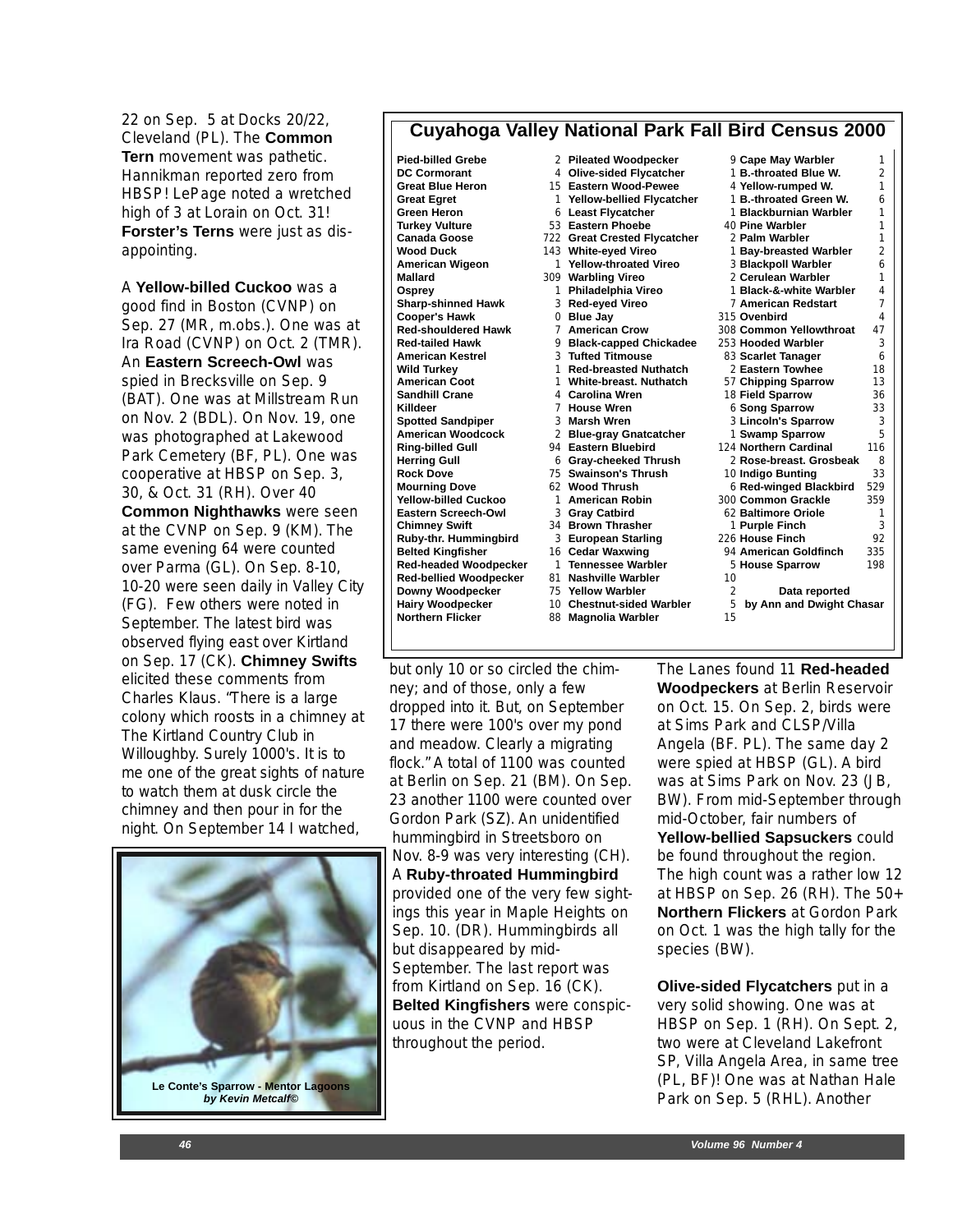enjoyed an afternoon at Sims Park on Sep. 10 (PL, TLP). From Sep. 5 through Sep. 9, one-two were seen at the West Creek Preserve (GL). One was at the Ravenna Training and Logistics Site on Sep. 20 (LR). **Eastern Wood-Pewees** received little mention. Other than Least Flycatcher, few empids were reported. **Yellow-bellied Flycatchers** were seen at HBSP on Sep. 1, 10. and 24 (RH). A tardy bird was at West Creek Preserve

on Sep. 29 (GL). The latest **Least Flycatcher** was at HBSP on a rather ordinary date of Sep. 26 (RH). **Eastern Phoebes** moved as well as expected. The only **Eastern Kingbird** reported was seen in Portage Co. on Sep. 14 (CH).

**White-eyed Vireos** went unreported from along Lake Erie. **Blueheaded Vireos** were found in fair numbers during their usual mid-September through mid-October time frame. A **Yellow-throated Vireo** was at HBSP on Sep. 2 (RH). Inland, they were found at local nesting areas until late September. **Philadelphia Vireos** were rather scarce. One was at Whiskey Island on Sep. 13 (FG, PL). Lake View Cemetery hosted 3 on Sep. 16 (BW). The Ravenna TLS harbored one on Sep. 20 (LR). Another was at Gordon Park on Sept. 24 (BF, TG, Pl, BW, SZ). One was sighted at Elmwood Park on Oct. 3 (RHL). At HBSP, small numbers were encountered from Sep. 1 through Oct. 15 (RH). A **Warbling Vireo** was somewhat late at HBSP on Oct. 21 (KM). The only noticeable influx of **Red-eyed Vireos** was on Sep. 22 at HBSP when 12 were tallied (RH).

**APurple Martin** was very late<br>at Mentor Lagoons on Sep.<br>**Swallows** were seen at LaDue on at Mentor Lagoons on Sep. 26 (RH, LR). Over 200 **Tree** Sep. 20 (RR). This assemblage

#### **Sandhill Crane Saga Continues With Autumn 2000 Episod es by Dan Best--Naturalist, Geauga Park District**

Concerning the "Claridon Pair": Geauga Park District's spring and summer reports related sighting of these two from Claridon-Troy Road in northern Burton Township to Aquilla Lake in Claridon Township from mid-May through July. The last sighting of these birds was in the field across from (not in) Aquilla Lake State Wildlife Area on Labor Day weekend (Grace Butcher, et.al). Nothing since.

**Claridon Sandhill Cranes by Kevin Metcalf©**

"Troy Trio" lingers: A group of cranes, invariably together, consisting of two. adults and a possible immature bird (little or no red on head)--all gray (vs. brownish) in color produced a consistent run of sightings throughout the fall 2000 season after an absence (per lack of reports) throughout much of 2000, except for Jan. 1 Christmas Count, March 16 sightings at LaDue, and a Cleveland Metroparks naturalists sighting of 3 cranes overhead at Eldon Russell Park on July 22.,

Three cranes were sighted along Pekin Road on Sep. 14 by GPD Volunteer Naturalist Roy Podogil and again in a wetland off Pekin Road on Oct. 6. These are suspected of being the "Troy Trio."

Regular sightings of the trio, which were reported from the island(s) in the vicinity of the LaDue Reservoir marina, commenced again in Autumn 2000. On Sep. 25, City of Akron personnel reported "We see them all the time." Duane Ferris reported 3 throughout October and November.

Since October (per Sandy Buckles to DF), the 3 cranes were frequently sighted in corn stubble in fields in the Jug St. and Patch Road vicinity in Troy Township- due east of LaDue Reservoir. Sightings here continued through November (Molly Bartlett, Bob and Eric Faber) into December -- 12/3 & 12/9 (DB)--indicating LaDue Reservoir and the Jug Road field as the two major areas for the "Troy Trio." So the question remains: Where do these cranes disappear in the summer and are they breeding somewhere in the wetlands of the Cuyahoga River? We are pretty sure, however, that the "Claridon Pair and the "Troy Trio" are separate groups of cranes.

grew to over 1700 --and a few Barn Swallows-- by Sep. 24 (fide DB). A **Northern Rough-winged Swallow** was at Lake Rockwell on Oct. 8 . This was the latest ever for the site (LR). Another Roughwinged lingered at Gordon Park on Oct. 14 (SZ). That bird was 3 days short of our latest ever. A **Cliff Swallow** was observed carefully at HBSP on Sep. 4 (RH). The last **Barn Swallow** reported was from HBSP on Oct. 15 (RH). On Nov. 11, over 30 **Red-breasted Nuthatches** were detected in the Findley State Park campground (CR). They were scattered about elsewhere in small

numbers. **Brown Creepers** were found in good numbers. The high tally was 8 at HBSP on Sep. 26 (RH). The increases over the past 20 years of **Carolina Wrens** are well-documented in local journals. They are and have been common throughout the region for the past decade. The 6 found at Ira Road on Oct. 2 were indicative (TMR). **Winter Wrens** were conspicuous along the lake and inland. Counts at HBSP ranged to 30 on several October dates. **House Wrens** moved well in late September. Five **Marsh Wrens** were at Gordon Park (Dike 14) on Sep. 25 (KM, SZ). On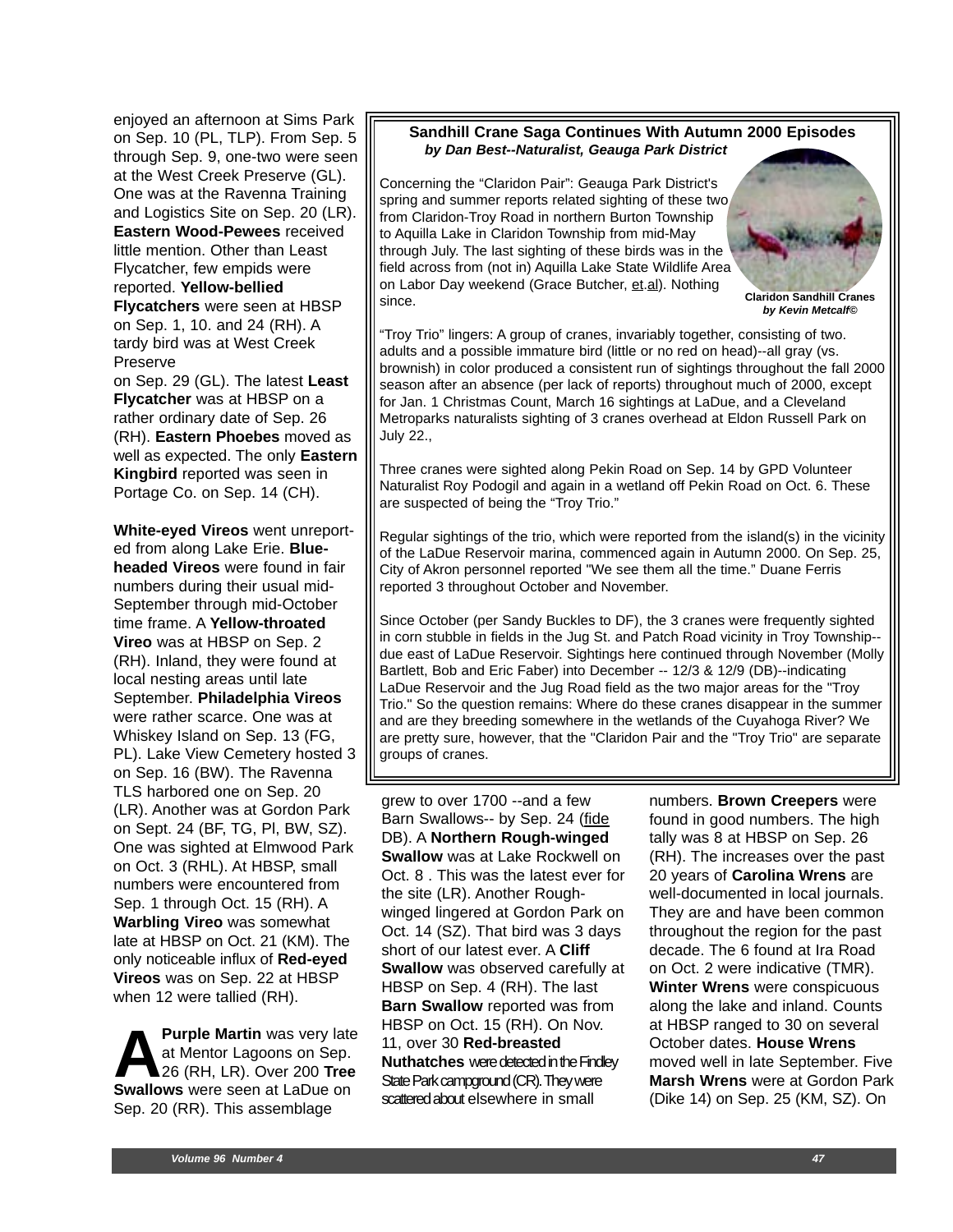Sep. 29, one was at HBSP (RH). Whiskey Island Marina hosted birds on Oct. 3 & 11 (FG, PL). One was at Ira Road on Oct. 16 (TMR). The kinglets were both well-represented, especially along the lakefront. Hannikman conservatively estimated 140 **Golden-crowneds** at HBSP on Oct. 8. The same day he tallied 80 **Ruby-crowneds**. The next day Zadar tallied 300 Goldencrowneds and 200 Ruby-crowneds at Gordon Park. Inland, Goldencrowned numbers peaked at 61 at Shaker Lakes on Oct. 13 (GL). **Blue-gray Gnatcatchers** were absent from most reporter's field sheets. I hope I am not the only one who cannot hear them as I once did. The high count of gnatcatchers was only 6 at HBSP on Sep. 30 (LR). A bird was tardy in Lorain on Oct. 22 (TG, SZ).

The 75 **Eastern Bluebirds** seen in Boston on Oct. 12 were indicative of just how well they are doing in the CVNP (MR, m.obs.). The 3 at Lake View Cemetery on Oct. 28 were good news (BW). A **Veery** was at Gordon Park on Sep. 24 (PL, m.obs.). **Gray-cheeked Thrushes** were noted at Whiskey Island Marina on Sep. 27 & Oct. 4 (FG, PL). One was at Lake View Cemetery on Sep. 16 (BW). They were regular at HBSP all of September. A late bird was at West Creek Preserve on Oct. 10 (GL). **Swainson's Thrushes** were common in their usual September migration period. The high counts were 10 at Lake View Cemetery on Sep. 16 (BW) and at HBSP on Sep. 24 (RH). **Hermit Thrushes** were widespread from late September through October. The high tally was 15 on Oct. 15 in the Mentor Lagoons-HBSP area (RH, LR). On Oct. 16, construction on the north side of the National City Bank Building forced (via jack hammering) a large concentration

| A Study of Four Commonly Occurring Species in the Boston (CVNP)           |                  |              |              |          |             |                |                               |    |                 |              |              |             |
|---------------------------------------------------------------------------|------------------|--------------|--------------|----------|-------------|----------------|-------------------------------|----|-----------------|--------------|--------------|-------------|
|                                                                           | <b>September</b> |              |              |          | October     |                |                               |    | <b>November</b> |              |              |             |
|                                                                           | W <sub>1</sub>   | W2           | W3           | W4       | W1 <b>W</b> |                | W <sub>2</sub> W <sub>3</sub> | W4 |                 |              | W1 W2 W3 W4  |             |
| <b>Cedar Waxwing</b>                                                      |                  |              |              |          |             |                |                               |    |                 |              |              |             |
| 1997                                                                      | $\bf{0}$         | $\bf{0}$     | 0            | 0        | 0           | 15             | 8                             | 80 | 30              | 5            | 0            | 20          |
| 1998                                                                      | 53               | 23           | 21           | 4        | 8           | $\bf{0}$       | 22                            | 8  | 8               | 0            | 0            | $\mathbf 0$ |
| 2000                                                                      | 15               | 17           | 9            | 0        | 14          | 0              | 0                             | 5  | $\bf{0}$        | $\bf{0}$     | 0            | $\bf{0}$    |
| Yellow-rumped W.                                                          |                  |              |              |          |             |                |                               |    |                 |              |              |             |
| 1997                                                                      | $\bf{0}$         | $\mathbf{0}$ | 0            | 0        | 0           | 50             | 50                            | 80 | 40              | 30           | $\mathbf{2}$ | 40          |
| 1998                                                                      | 0                | 0            | 0            | 5        | 17          | 25             | 55                            | 26 | 25              | 1            | 0            | 0           |
| 2000                                                                      | $\bf{0}$         | $\mathbf{0}$ | $\bf{0}$     | $\bf{0}$ | 20          | 20             | 21                            | 17 | 10              | $\mathbf{2}$ | $\bf{0}$     | $\bf{0}$    |
| <b>Eastern Bluebird</b>                                                   |                  |              |              |          |             |                |                               |    |                 |              |              |             |
| 1997                                                                      | 0                | 0            | 0            | 0        | 0           | 20             | 3                             | 80 | 40              | 12           | 50           | 30          |
| 1998                                                                      | 0                | 0            | 0            | 3        | 18          | $\overline{2}$ | 45                            | 20 | 15              | $\mathbf{2}$ | 0            | 0           |
| 2000                                                                      | 8                | 30           | 10           | 46       | 3           | 25             | 33                            | 33 | $\mathbf{2}$    | 15           | 23           | 9           |
| A. Robin                                                                  |                  |              |              |          |             |                |                               |    |                 |              |              |             |
| 1997                                                                      | $\Omega$         | $\Omega$     | 0            | $\bf{0}$ | $\Omega$    | 40             | 40                            | 80 | 40              | 60           | 20           | $\mathbf 0$ |
| 1998                                                                      | 0                | 0            | 0            | 1        | 6           | 1              | 24                            | 9  | 1               | 0            | 0            | $\bf{0}$    |
| 2000                                                                      | 0                | $\mathbf{0}$ | $\mathbf{0}$ | 9        | 36          | 15             | 85                            | 5  | $\overline{2}$  | 3            | $\mathbf{0}$ | $\bf{0}$    |
| Data submitted by Mary Reinthal. (In 1999, the bridge was out at Boston.) |                  |              |              |          |             |                |                               |    |                 |              |              |             |

of birds to the Euclid Ave. side of the building. This provided the Calendar a late report of a **Wood Thrush** doing its best to stay hidden in this very small green spot in an ocean of concrete (SW). **Northern Mockingbirds** continue to evoke comments from readers. Three were at Whiskey Island on Sept. 13 (FG, PL). One was in the CVNP on Nov. 12 (BAT). Two were in another sector of the CVNP the same day (CR). Another was at Shaker Lakes on Nov. 5 & 15 (LD). **Gray Catbirds** were slightly tardy at Gordon Park on Oct. 16 (RHL, SW) and on Oct. 24 (SZ). A late **Brown Thrasher** was seen at Shaker Lakes on Nov. 1 (LD). Another tardy bird was at Ira Road on Oct. 30 (TMR). Six **American Pipits** were at Lake Rockwell on Nov. 5 (VW). Four were seen at Gordon Park on Nov. 23 (SZ). One was late at Fairport Harbor on Nov. 29 (KM). **Cedar Waxwings** had made little effort to move into the region from the north by the end of the period.

The field diligence of Hannikman at HBSP and Zadar at Gordon Park/Dike 14 provided much data

on the distribution of warblers across the lakefront. On Oct. 16, a tardy **Tennessee Warbler** was found at Chester Commons, along with the usual sparrow suspects (SW). **Orange-crowned Warblers** were detected in higher than normal numbers. Hannikman recorded them on 5 dates at HBSP. Zadar counted many at Gordon Park in September and October. His top counts there were 14 on Oct. 8 and 10 on Oct. 9. One was at HBSP on Sep. 18 (KM). On Sep. 23, 4 were there (BM). Two were at North Chagrin on Oct. 4 (KM). Another was at Whiskey Island on Oct. 4 (PL, FG). One was in Twinsburg on Oct. 13 (LR), another

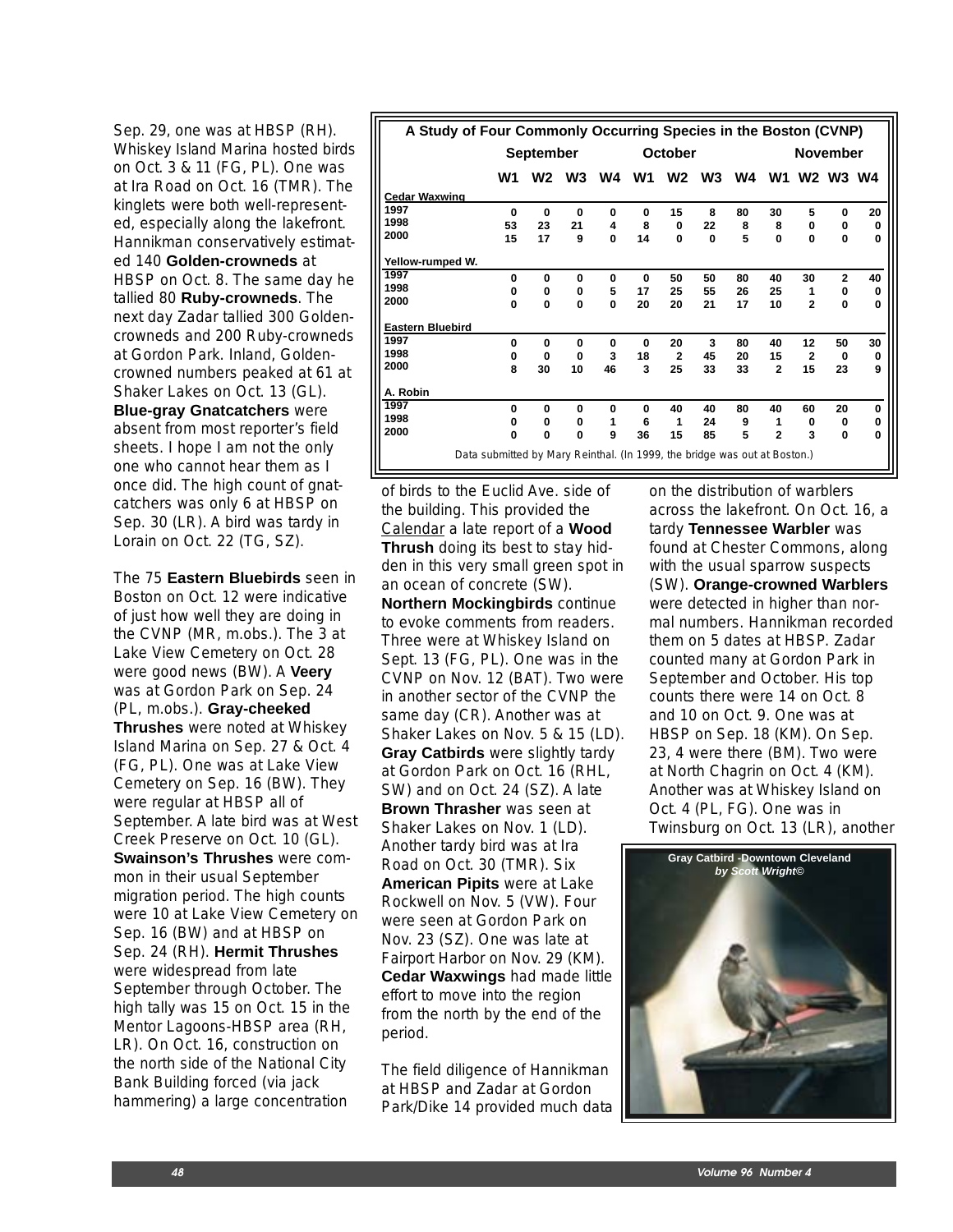at HBSP on Oct. 14 (KM), and yet another at Veteran's Park on Oct. 15 (RH, LR). Whiskey had another bird on Oct. 21 (BF, PL). On Oct. 22, one was at Gordon Park (BF, PL, BW). Any way you slice it, that's a lot of Orange-crowned Warblers for our region. **Nashville Warblers** poured in along the lakefront sites in strong numbers. From Sep. 16 through Oct. 14, HBSP hosted as many as 30 individuals (RH, m.obs.). Gordon Park tallies were even more impressive. The high count there was 46 on Sep. 16 (SZ). The high inland report was 14 at West Creek Preserve on Sep. 22 (GL). **Northern Parulas** were seen in expected numbers. Birds were at HBSP on Sep. 16, 17 (2), 22, 26 (3), and Oct. 1 (RH, m.obs.). At Gordon Park parulas were noted on Sep. 16 and 2 on Sep. 24 (SZ). A Northern Parula was at Rocky River MP on Sep. 13 (RHL, SW). On Oct. 10, one was at West Creek Preserve on Oct. 10 (GL). The latest parula was at Shaker Lakes on Oct. 13 (GL). The last date for **Yellow Warblers** was Sep. 30 at HBSP (RH). **Chestnutsided Warblers** moved well with a high of 7 at HBSP on Sep. 22 (RH). **Magnolia Warblers** were common from Sep. 1 through Oct. 1 at HBSP. Counts were usually in the 10-14 range there. From Sep. 8 through Oct 14 as many as 10 **Black-throated Blue Warblers** could be found at HBSP (m.obs.). **Cape May Warblers** staged their



best local fall migration in some time. This year's counts normally reached double digits. This compared quite favorably to recent falls, when field counts were fortunate to have them at all. On Sep. 16, 4 were seen at Lake View Cemetery BW). Over 20 Cape Mays were tallied at HBSP on Sep. 18 (KM). Inland, the Ravenna TLS held 3 captive on Sep. 20 (LR). Another was seen in the snow at North Chagrin on Oct. 8 (KM). One was tardy in Mayfield Heights on Nov. 5 (NB). **Yellowrumped Warblers** were plentiful and widespread. The high count was 131 at Gordon Park on Sep. 30 (SZ). **Black-throated Green Warblers** put in a fair showing. **Blackburnian Warblers** continue to be one of the scarcer fall migrants of the the Dendroica genus. Two were at West Creek Preserve on Sep. 11 (GL). The only one detected at HBSP was on Sep. 26 (RH, LR). A **Pine Warbler** was at Ridgewood Golf Course on Sep. 23 (GL). One was at Lake View Cemetery on Sep. 16 (BW). Two were singing in the sleet and rain on Oct. 8 at Lake Rockwell (LR). **Palm Warblers** did not disappoint. The high was a respectable 65+ at Gordon Park on Oct. 1 (BW, m.obs.). Whiskey Island provided refuge for 4 Palms on Oct. 21 (PL, BF). **Bay-breasted Warblers** were in fewer than expected totals. The high was only 4 at Shaker Lakes on Sep. 1 (BW). **Blackpoll Warblers** were off slightly from their usual abundant fall status. The Cleveland high was 18 on Sep. 13 at Whiskey Island (FG, PL). At HBSP, the high was a respectable, but lower than usual, 22 on Sep. 30 (RH). A **Cerulean Warbler** was studied closely along Major Road in the CVNP on Sep. 18 (LR, m.obs.). **Black-and-white**

**Warblers** were found in fair numbers. Usually not as abundant as the previous genus nonetheless,



they were common at HBSP from mid-September through early October. **American Redstarts** put in a strong showing. A male was somewhat late at HBSP on Oct. 21 (KM). An **Ovenbird** was at LaDue on Sep. 20 (RR). Single observations were the norm along the lake. Of interest was a bird in Lakewood at 7:15 PM on Sep. 25 (PL). **Northern Waterthrushes** went unreported. Rarely found after July, a **Louisiana Waterthrush** was reported from Shaker Lakes on Sep. 14 (BW). A **Mourning Warbler** was at HBSP on Sep. 1 (RH). One was at Shaker Lakes the same day (BW). Another was at Mentor Lagoons on Sep. 26 (LR). One was at North Chagrin on Oct. 4 (KM). **Hooded Warblers** received more than their usual observer comments. A male was observed in the snow at North Chagrin on Oct. 19 (KM). Three were felt to be migrants at Homesbrook Park in Wadsworth on Sep. 12 (RHL, SW). The movement of **Wilson's Warblers** through the region serves as a good barometer from which to judge migration. If lakefront sites host over 10 of these tiny dynamos on a given day, then it is usually an indication of a strong overall passage of warblers. The high count from Gordon was 18 on Sep. 13 (SZ). At HBSP, this species was seen regularly from Sep. 8 through Oct. 15. The high tally there was 15 on Sep. 23 (RH). A migrant **Scarlet Tanager** reported was from HBSP on Sep. 3 (BF, PL, BW).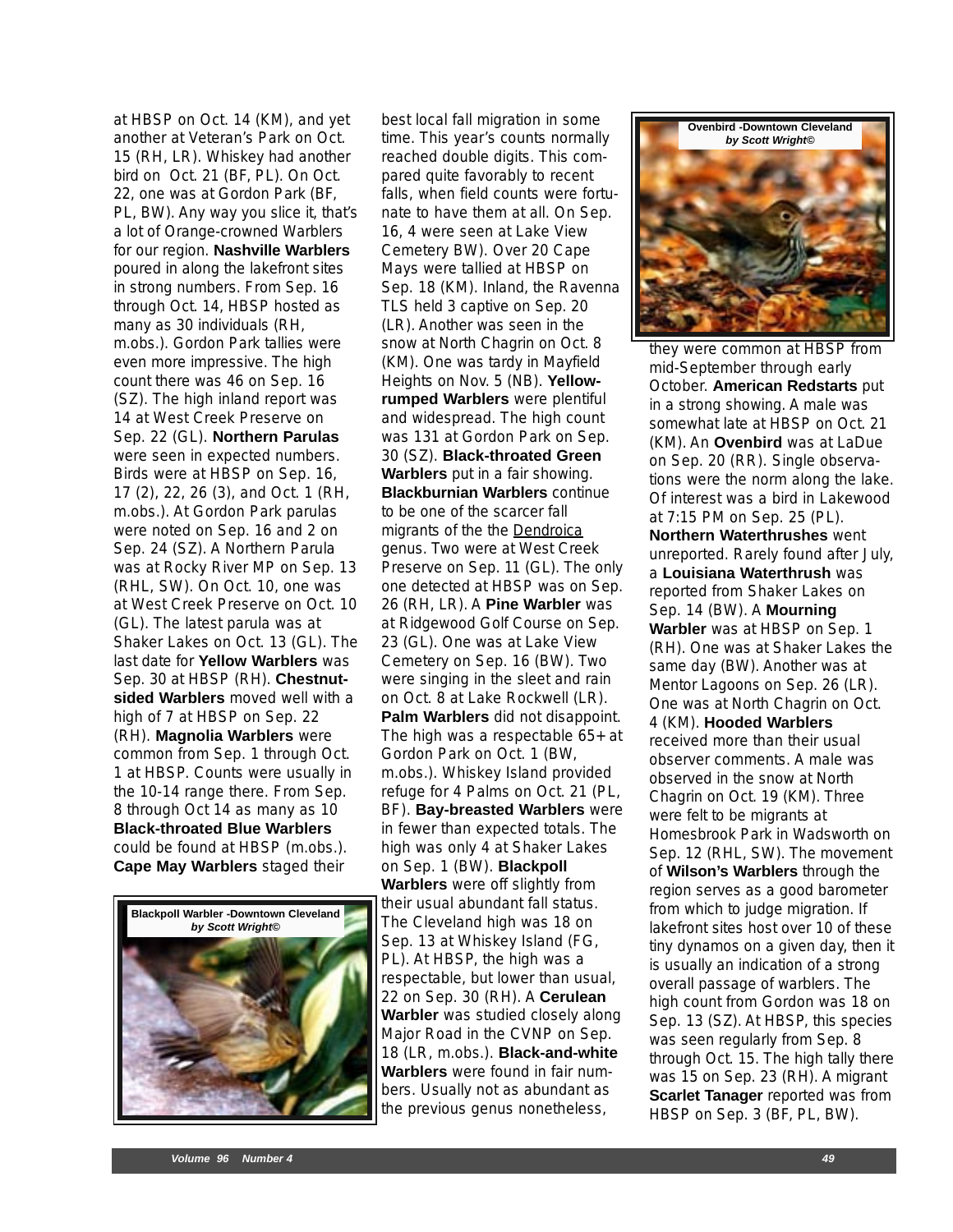<span id="page-11-0"></span>

**SPARRICH SPACE SPACE SPACE SPACE SPACE SPACE SPACE SPACE SPACE SPACE SPACE SPACE SPACE SPACE SPACE SPACE SPACE SPACE SPACE SPACE SPACE SPACE SPACE SPACE SPACE SPACE SPACE SPACE SPACE SPACE SPACE SPACE SPACE SPACE SPACE SP** spectacular this season. The only species not reported **Sparrows** put in a great showing. One was in Lorain on Oct. 28 & 29 (RHL, EP, KM). Vespers were noted at Gordon Park on Oct. 19 & 21 (SZ). On Oct. 28, 4 were at HBSP (RH). The 62 **Savannah Sparrows** at Gordon Park on Oct. 4 may have been a record (SZ). **Fox Sparrows** were seen in fair numbers. Three were seen at North Chagrin on Nov. 19 (KM). **Song Sparrows** moved exceptionally well. The high count was 152 at Gordon Park on Oct. 4 (SZ). **Lincoln's Sparrows** caught observers' eyes in higher than expected numbers and in little known areas. The high count was 20 at Whiskey Island on Oct. 4 (FG, PL). One was seen working the edge of a pond in Kirtland on Sep. 17 (CK). **Swamp Sparrows** moved nicely, with 83 tallied on Oct. 4 at Gordon Park (SZ). On Oct. 6, 75 were tallied at Arcola Creek (BM). The 500 **Whitethroated Sparrows** and the 600 **White-Crowned Sparrows** at Gordon Park on Oct. 9 brought back fond memories of years past (SZ). Headlands BSP hosted 250 White-throateds on Oct. 8 and 40 White-crowneds on Oct. 15 (RH). Two White-throated Sparrows were quite early at HBSP on Sep. 2 (GL). The high tally of **Dark-eyed**

**Juncos** at Gordon Park was 500 on Oct. 19 (SZ).

#### **Lapland Longspurs** were

noted on four October dates at HBSP. The high count was 7 on Oct. 22 (RH). One was there on Nov. 12 (CH). Singles were noted from Gordon Park on Oct. 13, 14, Nov. 9, and Nov. 18(SZ). On Oct. 28, another was at the Lorain Impoundment

(SZ). **Snow Buntings** were fairly common along the lakeshore. Flocks of up to 70 were noted by many observers. Inland, they were seen in the Oberlin and Wellington Reservoir areas in fair numbers (FG). Late **Rose-breasted Grosbeaks** were in Cleveland on Oct. 10 (TMR) and Shaker Lakes on Oct. 13 (GL). The only October **Indigo Bunting** report was on Oct. 7 in the CVNP (DAC). A **Bobolink** was at the Lorain Impoundment on Sep. 29 (KM). Three were at Gordon Park on Oct. 4 (SZ). A meadowlark was curiously left unidentified in the CVNP on Oct. 22 (DAC). The last report of **Eastern Meadowlarks** was Oct. 28 at HBSP (RH). **Baltimore Orioles** left in timely fashion, with no reports of stragglers.

**Purple Finches** were scarce. A flock of 40± **Common Redpolls** was at HBSP on Nov. 12 (VF, LR). Two were at Gordon Park on Nov.



4 (SZ). The first **Pine Siskin** was at Gordon Park on Oct. 7, and 16 were there on Oct. 14 (SZ). A siskin was picked out from amid the many American Goldfinches at HBSP on Oct. 31 (HP, RH, LR). On Nov. 19, an **Evening Grosbeak** was spied in Akron (JB).g



**RED-THROATED LOON -** On Oct. 22, one was seen from Gordon Park (Finkelstein, Lozano, Winger).

**RED-NECKED GREBE -** On Nov. 8, a bird in transitional plumage was seen off the east shore of Gordon Park (Zadar). On Nov. 19, one was seen at the Lakeside Yacht Club (Finkelstein, Lozano, Dennis Vanek).

**EARED GREBE -** A bird was discovered at Fairport Harbor on Nov. 21 (Petruschke). It or another was HBSP on Nov. 26 (Hannikman) and again at Fairport Harbor on Nov. 27 (Rosche, Wert).

**AMERICAN BITTERN -** A bird was at Headlands Beach State Park on Sep. 15 (Rosche). One (hopefully a male) was found in the men's bathroom in Warehouse A at Ceres Terminals, Port of Cleveland, on Sept. 21. Hugh Goldie of World Shipping telephoned to report a "large, brown bird" that the stevedores thought was a "heron." The bird was captured by Laura Jordan of the Medina Raptor Center and, after being checked out by their avian vet, was released at Sheldon's Marsh the same day (Lozano). A bird was present at Gordon Park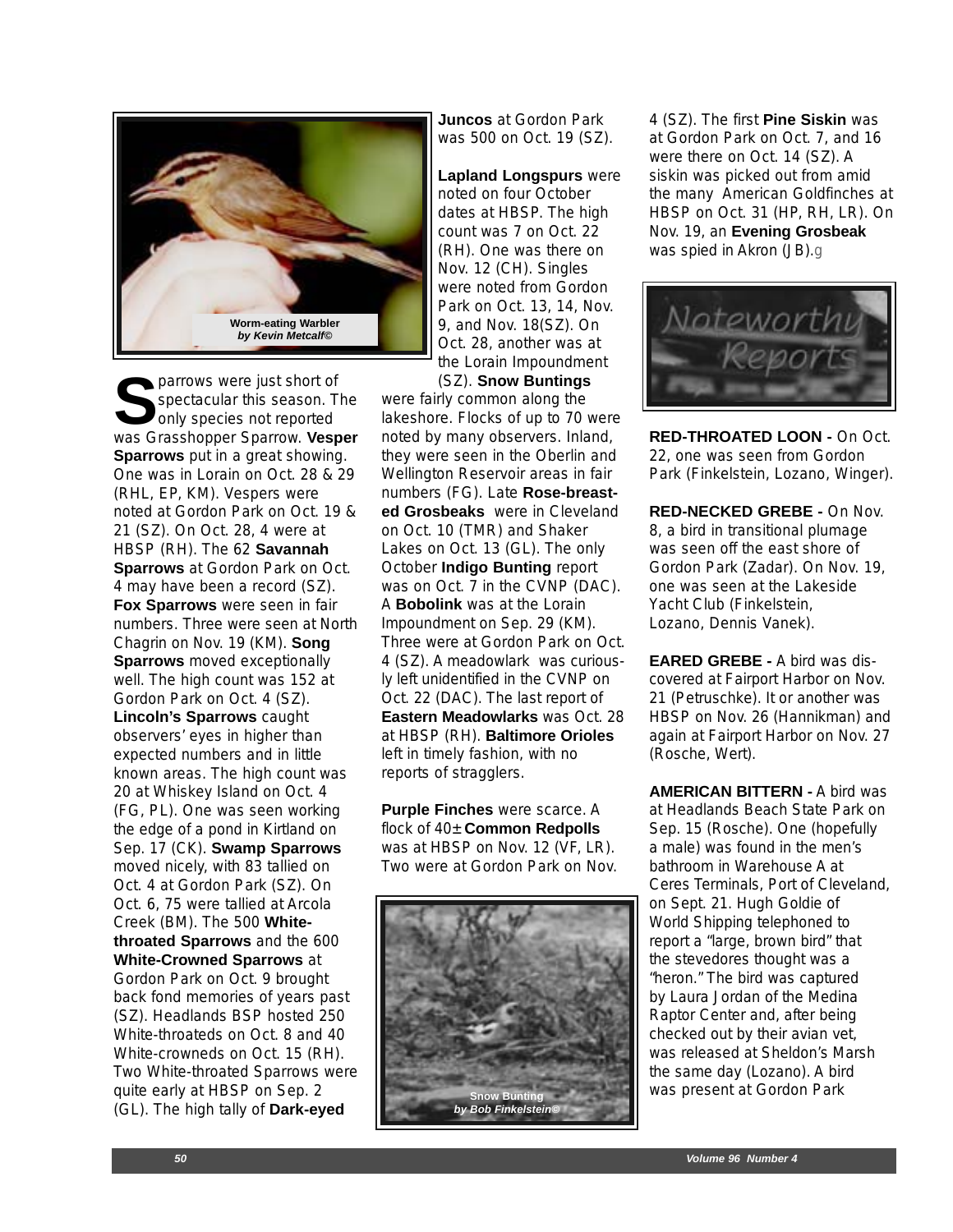

on Oct. 4 (Zadar), and again on Oct. 11 (Harlan, Wagner).

**CATTLE EGRET -** An immature lounged for several days at a quarter horse farm in Mogadore. By blind luck, it was happened upon by Rosche on Nov. 9. Holt saw it there on Nov. 10. The bird would follow horses around as they kicked up grasshoppers during the day, then roost on the roof of one of the barns with Rock Doves at night.



**GLOSSY IBIS -** A bird was very cooperative in the Brecksville Metropark Nov. 5-11 (Chasar).

**IBIS SPECIES -** A dark ibis was left unidentified as it flew by Headlands Beach SP on Sep. 4 (Hannikman, Petruschke). Two dark ibises flew by Rocky River Park on Nov. 23 (Leidy).

**BRANT -** This species was found in much higher than expected numbers. Birds were at Headlands Beach State Park on Nov. 4 (2) (Hannikman, Petruschke); Nov. 11 (7) (Gilliland, Zadar, m.obs.); Nov. 12 (1) (Hannikman, m.obs.); .and Nov. 18 (16) (Hannikman, m.obs.). Two were at the Gordon Park Boat Basin on Nov. 12-16 (Finkelstein, Lozano, LePage, m.obs.).

**HARLEQUIN DUCK -** A wounded immature male was seen at Headlands Beach State Park Nov. 11 (Gilliland, Hannikman, Zadar, m.obs.).

**PEREGRINE FALCON** - An immature was at Headlands Beach State Park on Sep. 30, Oct. 7, 15, & 22 (Hannikman, Metcalf, Petruschke). Zadar and others noted single birds at Gordon Park on Sep. 24; Oct. 7, 10, 14; and 2 on Oct. 9. He added two at Edgewater Park on Nov. 18. On Nov. 19, two were seen at Winton Place (Finkelstein, Lozano). Scott Wright wrote, "A young falcon winged his way to West Palm Beach, FL from the Hilliard Road bridge. He was recovered with a gunshot wound. Wound was not serious and a complete recovery is expected. Band numbers K/W hatched in 2000. Was he caught in the chad cross fire????"

**SANDHILL CRANE -** See Dan Best's notes.

**AMERICAN AVOCET -** Two were seen flying westward at Headlands Beach State Park on Sep. 1 (Rosche, Hannikman). Two others were located at Sims Park on Sep. 21 (Kellerman). Using the old-fashioned method of making a phone call, the observer was able to contact Tom LePage and have his sighting verified.

**WILLET -** One landed on the farwest mudflat at Gordon Park for a brief moment before continuing westward on Oct. 2 (Zadar).

**WHIMBREL -** This bird made a good traveling companion for the above Willet at Gordon Park on Oct. 2 (Zadar). A Whimbrel was spotted at Headlands Beach state Park on Sep. 10 (Fjeldstad).

**WHITE-RUMPED SANDPIPER -**

Our latest report ever of this species was from Headlands Beach State Park on Nov. 11 (Metcalf).

**PURPLE SANDPIPER -** A bird was located on the near breakwall at Headlands Beach State Park on Nov. 28 (Hannikman, m.obs.).

**BUFF-BREASTED SANDPIPER –**

A bird graced Burke Lakefront Airport Sept. 23-24 (Lozano, Finkelstein, Winger).

**RED PHALAROPE -** Two birds were found near the breakwall at Headlands Beach State Park on Nov. 12 (Fazio, Hannikman). One was in Lorain on Nov. 19 (Holt).

**LONG-TAILED JAEGER -** Hannikman, Petruschke, and

Rosche witnessed a quick flyover of an immature bird at Headlands Beach on Sep. 15.

**FRANKLIN'S GULL -** One was spied in the company of a large flock of Ring-billed Gulls at the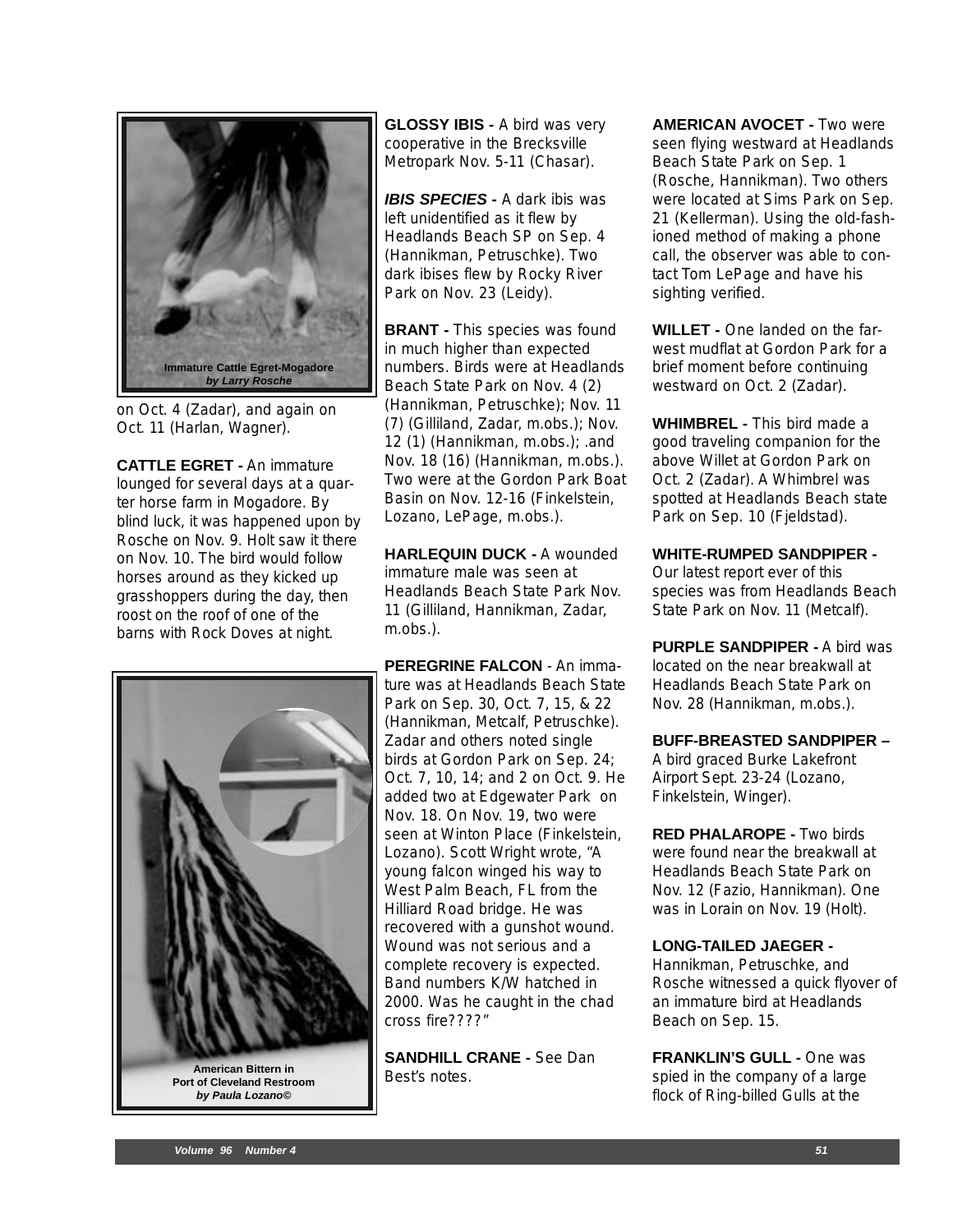

intersection of Jones and Hawley Roads in Lorain Co. on Nov. 11 (Rieker).

**LITTLE GULL -** One was at Gordon Park on Oct. 28 (Zadar). An adult flew by Headlands Beach State Park on Oct. 22 (Hannikman, m.obs.). Another was there on Nov. 6 (Elder, LePage, Tanquist).

#### **LESSER BLACK-BACKED GULL-**

Always noteworthy away from Lake Erie, one was at Oberlin Reservoir on Nov. 11 (Greenland). Two adults were at Summit Lake on Nov. 22 (Holt).

**SHORT-EARED OWL** - A bird was flushed at Gordon Park on Oct. 1 (Rosche, Finkelstein, Lozano, Winger). One was at Gordon Park on Oct. 8 (Zadar, Gilliland). One was at Headlands Beach State Park on Oct. 29 (Hannikman). One



was in Parkman Township on Nov. 22 (Ferris, fide Best).

**WESTERN KINGBIRD -** A bird was photographed in the Cuyahoga Valley National Park on Sep. 8 by Jared Mizanin.

**NORTHERN SHRIKE -** The only reports for the fall were two birds in the Headlands Beach State Park area on Oct. 26 (Hannikman), one in the CVNP on Nov. 8 (Stover), and one at Mentor Lagoons on Nov. 26 (Hannikman) .

**SEDGE WREN -** Zadar's diligence at Gordon Park paid off with 3 of these on Sep. 13, 2 on Sep. 16 & 30 (Gilliland), and 1 on Oct. 14. Metcalf noted them singing there on Sep. 25 & Oct. 3.

#### **BLACK-THROATED BLUE**

**WARBLER -** A male lingered through the period at Rocky River. It remained until Dec. 10, establishing a new late date for the species (Gilliland, m.obs.).

**PRAIRIE WARBLER-** An immature male was along the Lake Woods Trail at Mentor Lagoons on Sep. 26 (Rosche, Hannikman).

**WORM-EATING WARBLER -** A

belated summer sighting of note, one was banded at Ohio and Erie Canal Reservation on June 19. (Metcalf).

#### **CONNECTICUT WARBLER -** A

bird was at Lake View Cemetery on Sep. 21 (Winger). One was reported from the Jesuit Retreat Home in Parma on Sep. 13 (Leidy). On Sep. 27, a bird was seen at Whiskey Island (Greenland, Lozano). One was at Gordon Park on Oct. 1 (Rosche, Winger).

**YELLOW-BREASTED CHAT -** Always noteworthy after August, a chat was spied at Headlands Beach State Park on Sep. 2 (Leidy).

#### **WESTERN TANAGER -**

Respected observer Tom LePage watched a bird closely at Elmwood Park in Rocky River on Oct. 3. This is our first local report of this species since January of 1972 in Mentor.

#### **CLAY-COLORED SPARROW -**

One was scrutinized carefully at Gordon Park on Oct. 4 (Zadar). Another was spied at Whiskey Island on Oct. 7 (Winger). Best received reports of 3 members of this species in Geauga County this fall. Two were at Andy Fondrk's home and another at Ray Dabkowski's home. Both were in Chester Township on the sleet and snow-filled day of Oct. 8. No previous record of Clay-colored Sparrow exists from Geauga County, but these reports were deemed credible by the editors. According to the Bird Calendar records, this brings the total species for Geauga County to 277.

**LE CONTE'S SPARROW -** Gordon Park hosted a bird in juvenile plumage on Sep. 23 and an adult on Oct. 16 (Gilliland, Zadar). The adult was photographed. On Oct. 28, a stunning bird was found in the grassy areas adjacent to the Mentor Lagoons parking lot (Rosche, Hannikman). Later in the afternoon, it was photographed diagnostically by Kevin Metcalf.

#### **NELSON'S SHARP-TAILED**

**SPARROW -** The long and storied history of Gordon Park playing to this species continued in 2000. Zadar and Gilliland reported 1 from Sep. 15-16 and 2 from Sep. 23 to Oct. 14. Readers gain insight into Sean's seriousness from this comment, "I thought I had two different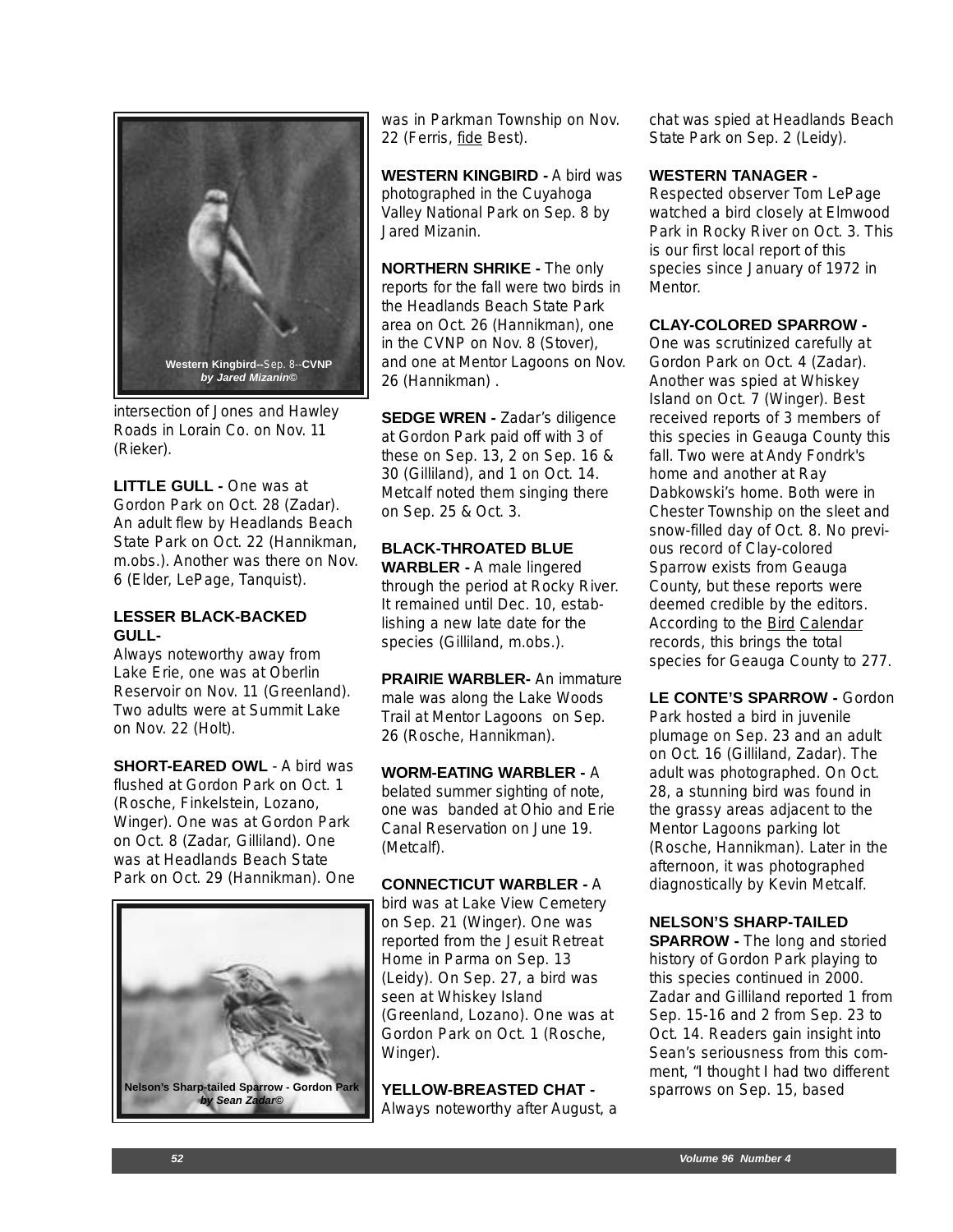<span id="page-14-0"></span>on plumage differences; but I could only confirm two from Sep. 23 to Oct. 14. It was most apparent that two Nelson's were present after one completely molted its tail." Two were spied at Arcola Creek on Oct. 6 (Morrison).

**OREGON JUNCO -** This rare form of Dark-eyed Junco was spied in Newbury Township by Eric Faber on Nov. 23 (fide Best).

**DICKCISSEL -** One was spied at Gordon Park on Oct. 1 (Winger). g



### **Readers Comment on Previous Issues**

Stanley Stine wrote, **"**Hello, Larry, I was just reading the Perry Peskin column in your publication and his comment about hummingbirds possibly having a sense of smell made me stop and think. I wonder, and I'm not discounting the smell idea, i f the fact that nearly all woodpeckers/sapsuckers have "red" markings on the facial area might be akin to "flagging down" a passing hummingbird! It would be far easier to see the moving head of a drilling woodpecker with that red splash, than spot a recently drilled wound in a tree, I would think. Just a thought for a 'what it's worth file' in the Bird Calendar .

Drew Rolik added more to the discussions on local occurring Northern Mockingbirds. "One was near Scranton Road (just south of downtown Cleveland) Sept. 12; one at Gordon Park in Cleveland

Oct. 17; and one in a yard on Franklin Blvd. (Cleveland's near west side) Oct. 26. Fewer observations this season. I found Lou Gardella's comments on this species in the last issue very inter esting. My observations agree with his; industrial (or formerly industrial) areas with "abandoned area plants" are the locations where I have most frequently seen this species. The exception is in winter/cold weather, when I've most often observed this species in urban gardens where there are many shrubs with fruits and perennials with seeds."

# **IDENTIFICATION OF IMMATURE PLEGADIS IBIS IN AUTUMN by Bruce G. Peterjohn**

The field identification of Glossy Ibis (Plegadis falcinellus) and Whitefaced Ibis (P. chihi) poses a challenge that has not been well described in the standard field guides. This article briefly discusses the issues associated with the field identification of these species in autumn and will hopefully assist in the correct identification of extralimital ibis that appear in Ohio.

Since the distinguishing characteristics vary with the age of the individual and its stage of molt, the first step in this identification process is to age the bird(s): ADULTS

In July, the adults of both species normally retain their breeding plumages. The coloration of the soft parts will fade as the individuals leave their breeding condition, but they can be safely aged as adults by their bright metallic purplebronze upperparts and wings and unmarked rufous-bronze head and neck. The adults will molt out of this breeding plumage during autumn, and by late September or early October, will obtain their non-breeding plumages. The non-breeding plumage of both species consists of a rather dull purplish back and wings and a brownish head and neck with fine white streaks across the head and extending approximately halfway down the neck.

On average, adult White-faced Ibis tend to molt slightly earlier than Glossy Ibis. Adult White-faceds may obtain a complete nonbreeding head pattern by late July or early August, while in the mid-Atlantic region, most adult Glossies are just beginning to molt their

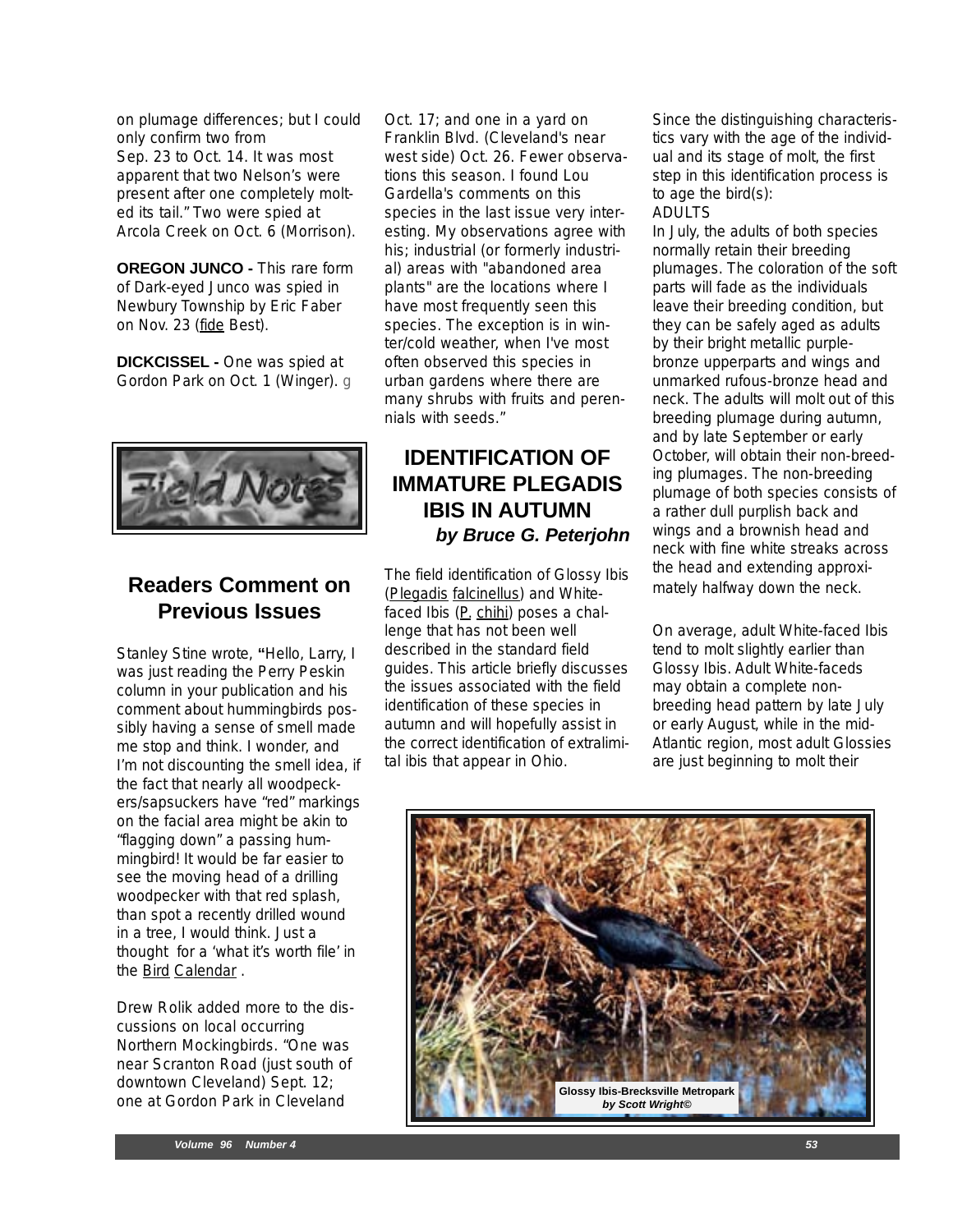heads and neck during August. Differences in the timing of molt are not diagnostic, but may provide a helpful clue for some individuals.

#### SUB-ADULTS

Throughout their first year of life, individuals of both species retain the non-breeding plumage described above. Until late August or early September, any Plegadis ibis in non-breeding plumage is a sub-adult. Distinguishing these individuals from adults is not possible once the adults have obtained the non-breeding plumage.

#### **JUVENILES**

The juvenal plumages of both species are a dull dark brown head, neck, body, and wings with variable amounts of white blotches around the face and upper neck. Some individuals may lack these white blotches, and they can be very conspicuous on others. Additionally, the bills are relatively short and frequently have a pinkish base contrasting with a darker tip. These individuals quickly begin their postjuvenal molt, and by September most have obtained their first nonbreeding plumage similar to that described above. If close examination is possible, some of these individuals will retain small white patches on their chins and throats until late autumn, at least into early November, allowing them to be aged as first-year birds.

Fresh juvenal plumage is likely to be encountered only in the vicinity of the nesting colonies. In the mid-Atlantic region, juveniles regularly leave the colonies during late June and early July. By the time these individuals would have the opportunity to wander into Ohio, they should have largely completed their post-juvenal molt.

Hence, the basic pattern is of three different age classes in summer that all molt into a similar nonbreeding plumage by early autumn. The identification process for Plegadis ibis is subdivided into these two time intervals:

#### JULY-AUGUST

The separation of adults is fairly straightforward during these two months, although as the intensity of the soft part colors begin to fade and the birds begin to molt into non-breeding plumage, these field marks become more difficult to use. The best field marks for identifying these individuals are:

- Iris Color: Bright crimson for Whitefaced and brown for Glossy. The brighter iris color causes the eye to appear larger and more conspicuous on the White-faceds.
- Face Pattern: Glossy Ibis have two pale lines extending across the bare facial skin from the eye to the base of the bill; these lines are powder blue during the height of breeding but fade to grayish-white during the non-breeding months. White-faced Ibis have a narrow white border that completely surrounds the bare facial skin and eye. The pale lines on the Glossy Ibis are located on the bare facial skin and are permanent, although they fade somewhat in intensity out of the breeding season. The white border on White-faceds is produced by white feathers that surround the facial skin. These feathers are molted annually and this border disappears as the adults molt into their non-breeding plumage. During this molt, some White-faceds will lose the pale border behind the eye but will retain two narrow pale lines between the eye and the bill, producing a pattern that closely resembles a Glossy Ibis.
- Facial Skin Color: Reddish on Whitefaced Ibis and dull grayish-purple on Glossy Ibis. This color will fade after nesting, and by early August, most White-faceds will have dull grayishpurple facial skin similar to a Glossy. Other potential field marks such as leg color and upperparts color are most helpful when both species are togeth-

er for direct comparison, but are of less value for single birds.

Iris color is the only definitive field mark for all adults, although the other features will also be helpful for the vast majority of individuals. The iris color of adult White-faced Ibis is surprisingly apparent in the field, assuming that the individual is at a reasonable distance and in decent lighting conditions. If iris color cannot be definitively established, individuals exhibiting problematical field marks should be left unidentified.

Identification of sub-adults is based on iris color and face pattern. The iris color of sub-adult White-faceds is crimson, nearly as bright as on the adults, while Glossies have brown iris. Sub-adult Glossy Ibis have two pale lines on the lores that are similar to the adults, while White-faceds have unmarked grayish lores. Some caution is needed in the use of this field mark, especially on feeding birds, since the lores can become covered with mud and the pale lines can disappear. Sub-adult Plegadis ibis with pale lines on the lores are definitely Glossies, while the identification of those with unmarked lores should be confirmed by iris color.

Many extralimital juveniles will likely have to remain unidentified. Juvenile Glossies obtain the pale lines on the lores at an early age: In the mid-Atlantic region, approximately 25% will exhibit these lines by late July and 60-75% by the end of August. Any juvenile exhibiting these lines can be definitively identified as a Glossy. A small proportion of juvenile White-faced Ibis will begin to show some reddish color in the iris by late August, although the birds would have to be close and in excellent light to see this color in the field. Any juvenile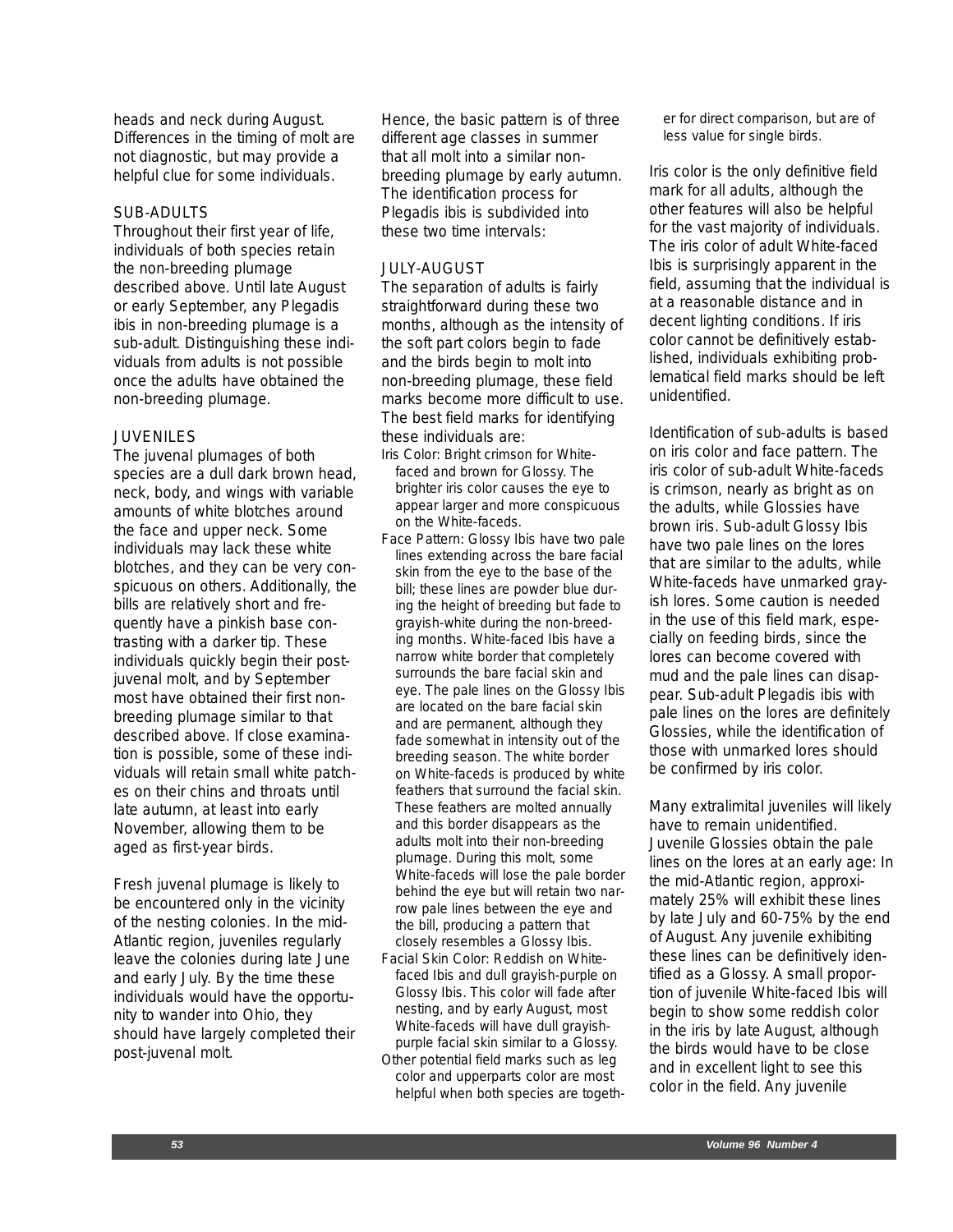<span id="page-16-0"></span>showing definite red color in the iris is a White-faced.

#### SEPTEMBER-NOVEMBER

By September, determining the ages of most Plegadis ibis will not be possible. Observers should pay close attention to the face pattern and iris color in order to identify the individuals. Any ibis with a crimson iris is definitely a White-faced, while individuals with two pale lines on the lores will be Glossies. It is not safe to assume that birds with unmarked lores are White-faceds, since some young Glossies may not have obtained these pale lines. Birds with unmarked lores and brownish iris should remain unidentified.

By October, all juvenile Glossies should have obtained the pale lines on the lores. It is still possible for these lines to be obscured by mud. For birds that are only observed briefly or while actively feeding, individuals with unmarked facial skin should be left as unidentified ibis. However, it the individuals remain for several days and can be carefully studied in good viewing conditions without observation of pale lines on the lores, these birds are most likely White-faced Ibis. Adult White-faceds should still show crimson iris, but the iris color of juveniles changes slowly during the first fall and winter, and many young White-faceds will retain a brown iris into their first winter.

## **A Review and an Update of the House Finch in Cuyahoga and Summit Counties by Dwight Chasar**

Many veteran readers of the Bird Calendar can probably remember the first House Finch (Carpodacus mexicanus) that they saw in Ohio. My first was at a sunflower feeder in my front yard in Sagamore Hills, Summit County. It was on a Saturday in the early 80's, but I didn't record the date. I was just getting into birding. After its release on Long Island, NY, in 1940 (Hill), the House Finch had its first regularly recorded observation in Cuyahoga County in January 1976, at a feeder in Cleveland Heights. This observation appeared in the Noteworthy Reports of the Calendar. (An earlier sighting of a banded male occurred in April, 1974, at a Waite Hill, Lake Co., feeder). Then in December of 1976, four males made appearances at two residences in Shaker Heights. In 1977, a pair visited a Westlake feeder on July 10 for two weeks, while reports from Akron (Summit County) came in August of the same year. The editor of the Calendar in 1977 penned, "For better or worse, it appears that the House Finch is here to stay." And so it did!

In the winter of 1977-78, concentrations of up to 125 House Finches, the largest flocks yet, were reported from Rocky River Metropark. Clearly, nesting had to have been happening. The first record of nest-

ing was in late May of 1977 in a large Sycamore tree at upper Shaker Lakes, but the nest was subsequently abandoned. In 1978, there were summer reports of young at feeders in both Akron and Lakewood. But it was in 1979 on the John Carroll University campus in University Heights (Cuyahoga Co) that

a number of nests occurred and were conveniently studied by Bruce McLean of the biology department. The finch was confirmed as a breeding species in NE Ohio.

The first Cleveland Christmas Bird Count (CBC) to tally House Finch was in 1976 with 13 individuals, 1977 with 16, and 1978 with 75. The Cuyahoga Falls CBC got its firsts with 3 in 1978, 6 in '79, and 82 in '80. The annual spring Bird Walks, held primarily in Cuyahoga County in relatively undeveloped areas, somewhat later tallied 1 in 1979 and 4 in 1980. The Greater Akron Audubon Society (GAAS) Summit County summer bird count (SBC) had its first census in 1978 and had 2 House Finches, followed by 2 in 1979 and 3 in 1980. The Cuyahoga Valley National Park (the CVNP is in both Cuyahoga and Summit County) spring censuses did not tally House Finch until 1984. Below is a chart showing the relative abundance of House Finches, represented by birds/party hour vs. year for the two CBCs and the SBC. Clearly the growth was rapid for the first 10 years and then tended to stabilize over the next 10. For whatever reason, the numbers grew much faster in Summit County, as shown from the CBC data. One possible reason could be that there

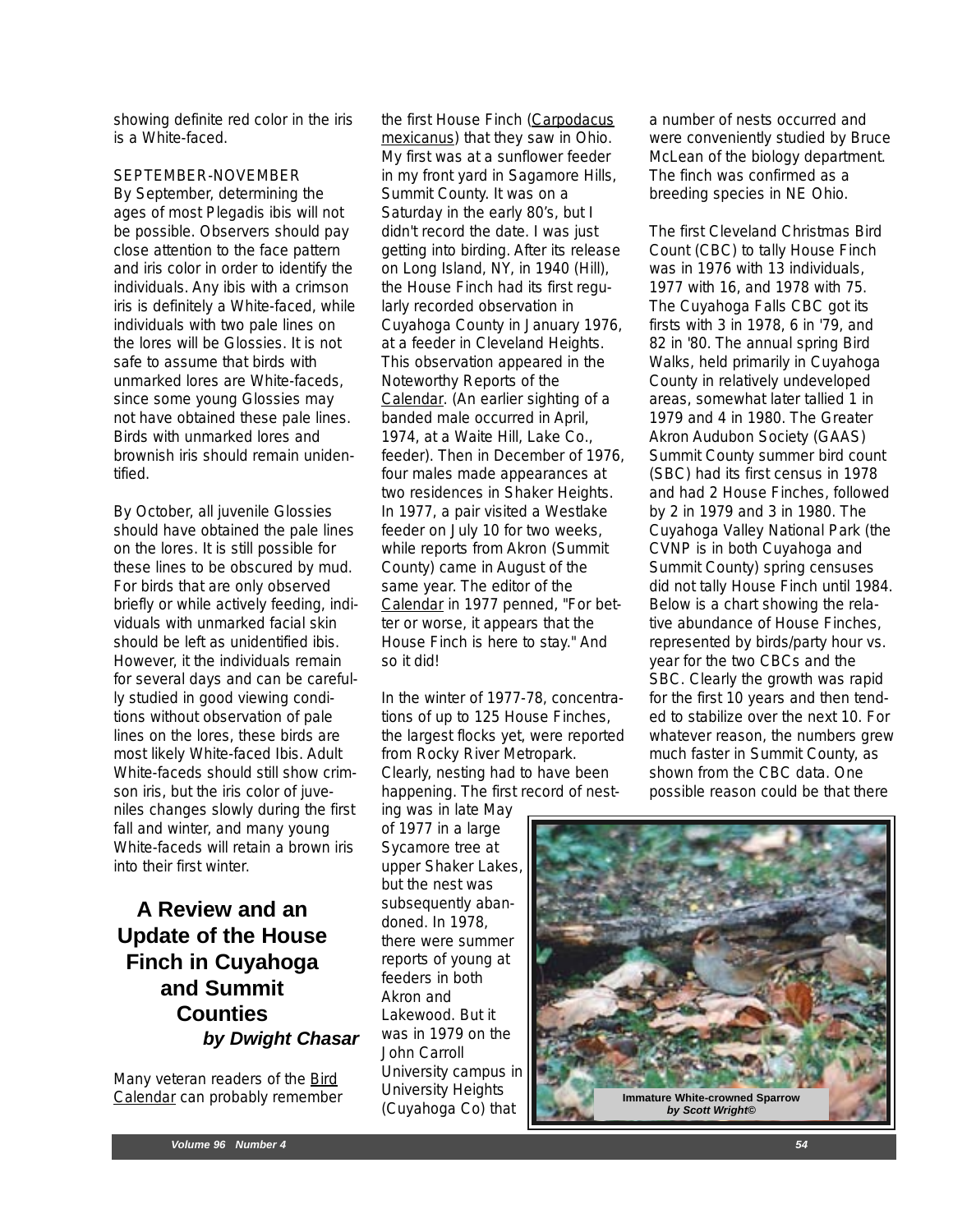are many more feeder counters in this CBC area.

The growth of the House Finch population in NE Ohio has not been, however, without incident. All three censuses also show that a precipitous drop in numbers occurred from 1995 to 1996 and continued at least into 1997. Summit County House Finches have still not recovered to the 1995 levels. In fact, even the spring CVNP censuses and the annual spring Bird Walks show drops in the same time period based on just the raw numbers of counted birds (see Table). Conjunctivitis, the House Finch eye disease, caused by the bacterium Mycoplasma gallisepticum, was without doubt the culprit. Bird watchers in the eastern United States began seeing finches with infected eyes in 1994. By November 1995, 18% of the feeder House Finches in Ohio had the disease (Dhondt). The disease can lead directly to death of the birds (Hochachka) while their inability to find food or avoid predators most certainly would assist.

It has been suggested that the House Finch has had a negative local population impact on the European House Sparrow Passer domesticus and on the American Goldfinch Carduelis tristis (Hill). I

also examined census data from the same CBCs and SBCs for both these birds against that of the House Finch. The goldfinch showed a general increase in population during the same period, while the House Sparrow showed

| Table 1.<br><b>House Finch Numbers from Spring Bird Counts</b> |                              |                              |  |  |  |  |  |
|----------------------------------------------------------------|------------------------------|------------------------------|--|--|--|--|--|
| Year                                                           | <b>CVNP</b><br><b>Census</b> | Audubon<br><b>Bird Walks</b> |  |  |  |  |  |
| 1993                                                           | na                           | 570                          |  |  |  |  |  |
| 1994                                                           | na                           | 877                          |  |  |  |  |  |
| 1995                                                           | 39                           | 662                          |  |  |  |  |  |
| 1996                                                           | 12                           | 423                          |  |  |  |  |  |
| 1997                                                           | 32                           | 383                          |  |  |  |  |  |
| 1998                                                           | 31                           | 339                          |  |  |  |  |  |
| 1999                                                           | 29                           | 364                          |  |  |  |  |  |
| 2000                                                           | 29                           | 404                          |  |  |  |  |  |

a continuous general decline that was already in place when the House Finch first arrived in NE Ohio. Those conclusions are in total agreement with those reported for a state-wide study in Indiana during 1982-89 (Hamilton) and are consistent with the breeding bird survey (BBS) data in Ohio for these two birds.

The House Finch is rarely found far from urban or suburban areas, having a fondness for feeders and for nesting around buildings (Hill). Its population development in Cuyahoga/Summit County fits this description well, having been found first in the populated areas, particularly around winter feeding stations, and then only later in undeveloped areas like the CVNP (vide supra). Ironically, if you have never seen House Finch nests, check out the

historic iron truss bridge at Station Road in the CVNP the next time you visit. How many nests can you find?

The Cleveland Bird Calendar was used to obtain the early dates for House Finch in Cuyahoga/Summit Counties. The CBC data were obtained from two web sites: www.birdsource.edu and http://www.mnt.edu/~shipman/z/cbc/ homepage.html. The Ohio BBS results were obtained from: http://www.mbr-pwrc.usgs.gov/ bbs/bbs.html. The annual Bird Walks data are filed in the Archives of the Cleveland Museum of Natural History. The results of the GAAS SBC and the CVNP censuses are archived with the author.

Dhondt, A.A. 1996. "Finch Disease Update." Birdscope, Vol 10, No. 2: 4.

Hamilton, T.R. and C.D. Wise. 1991. Indiana Audubon Quarterly. 69: 251-54.

Hill, G.E. 1993. "House Finch." The Birds of North America, No. 46 (A. Poole and F. Gill, Eds. The Academy of Natural Sciences, Philadelphia, PA.

Hochachka, W.M. and A.A. Dhondt. 2000. "Density-dependent decline of host abundance resulting from a new infectious disease." Proc. National Academy Science USA. 97: 5303- 5306.

Kricher, J.C. 1983. American Birds 37: 358-60.

#### **Congratulations**

After nearly two years of recovering from being run down by a car traveling at 70 mph, Bob Lane is <sub>100</sub> back reporting. His fortitude is applauded.

#### **Comparison of Censuses for House Finch Table 2.**



**55 Volume 96 Number 4**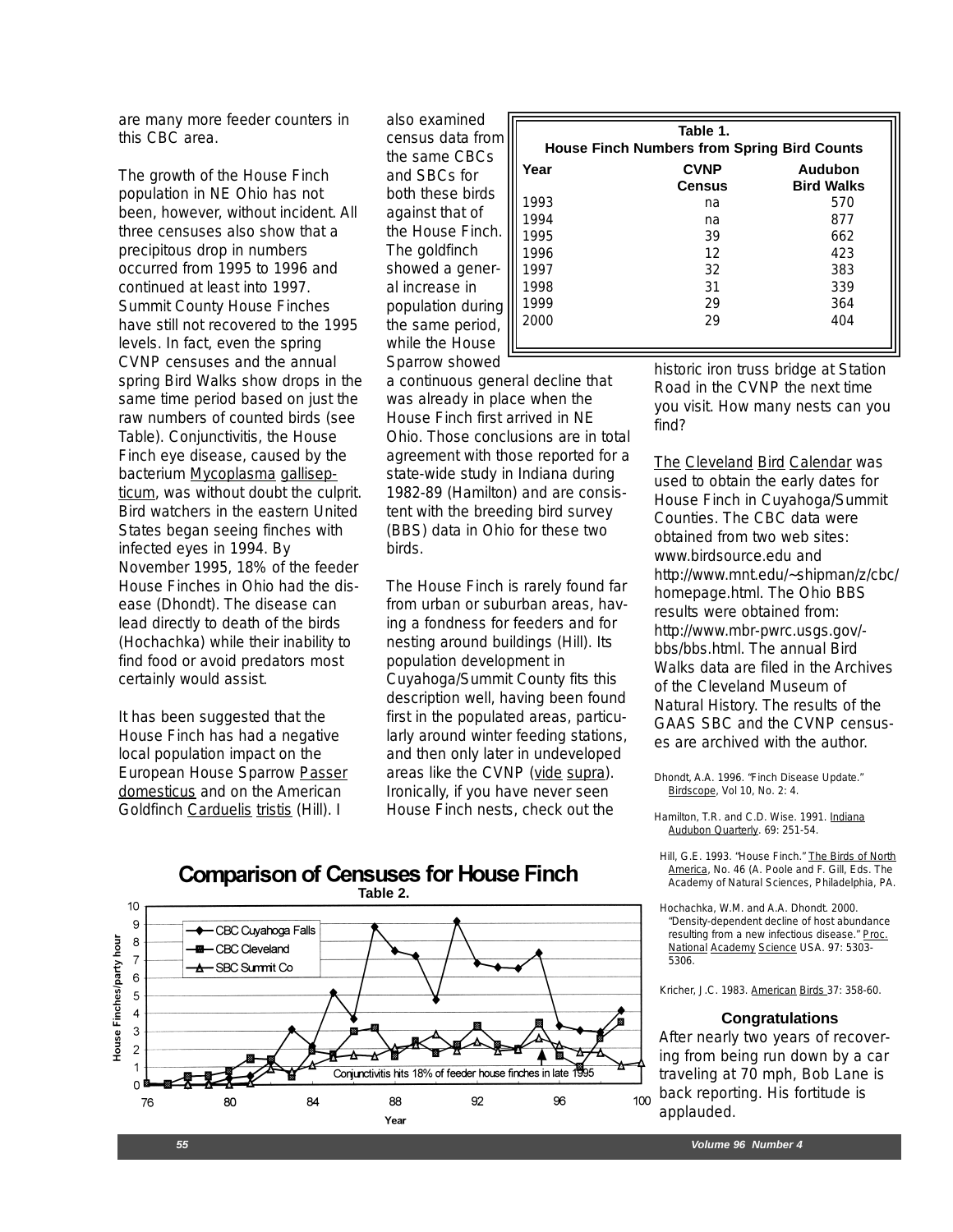**Acknowledgment: Special thanks are given to Nancy Klamm, Anthony Hess, Richard and Jean Hoffman, Thomas Leiden, Jim and Merry McConnor, Bertalan Szabo, and William and Ann Toneff for their generosity towards the publication of Volume 96.**

**Notice: All reports to The Cleveland Bird Calendar are archived in the The Cleveland Museum of Natural History.**

**Rare Bird Hotline: (216) 526-2473 (BIRD) The hotline is sponsored by the Kirtland Bird Club. In cases of extreme rarities, (i.e., Western Grebe, Mew Gull, Varied Thrush, Harris Sparrow, etc.), please contact the editors as soon as possible.** 

**Invitation: The Kirtland Bird Club meets the first Wednesday of the month, except July and August, at 7:45 P.M. in The Cleveland Museum of Natural History.**

**Inquiries regarding subscription to The Cleveland Bird Calendar should be addressed to Joan M. Palmer, The Cleveland Museum of Natural History; 1 Wade Oval; University Circle; Cleveland, Ohio 44106. The subscription rate is \$7.50.**

**Changes of Address: Contact Shannon Spyker at The Cleveland Museum of Natural History (216) 231-4600, ext. 309.**

**Field reports, artwork, papers, and photographs should be sent to Larry Rosche; 7473 Sylvan Drive; Kent, Ohio 44240. e-mail: lorofs@aol.com**